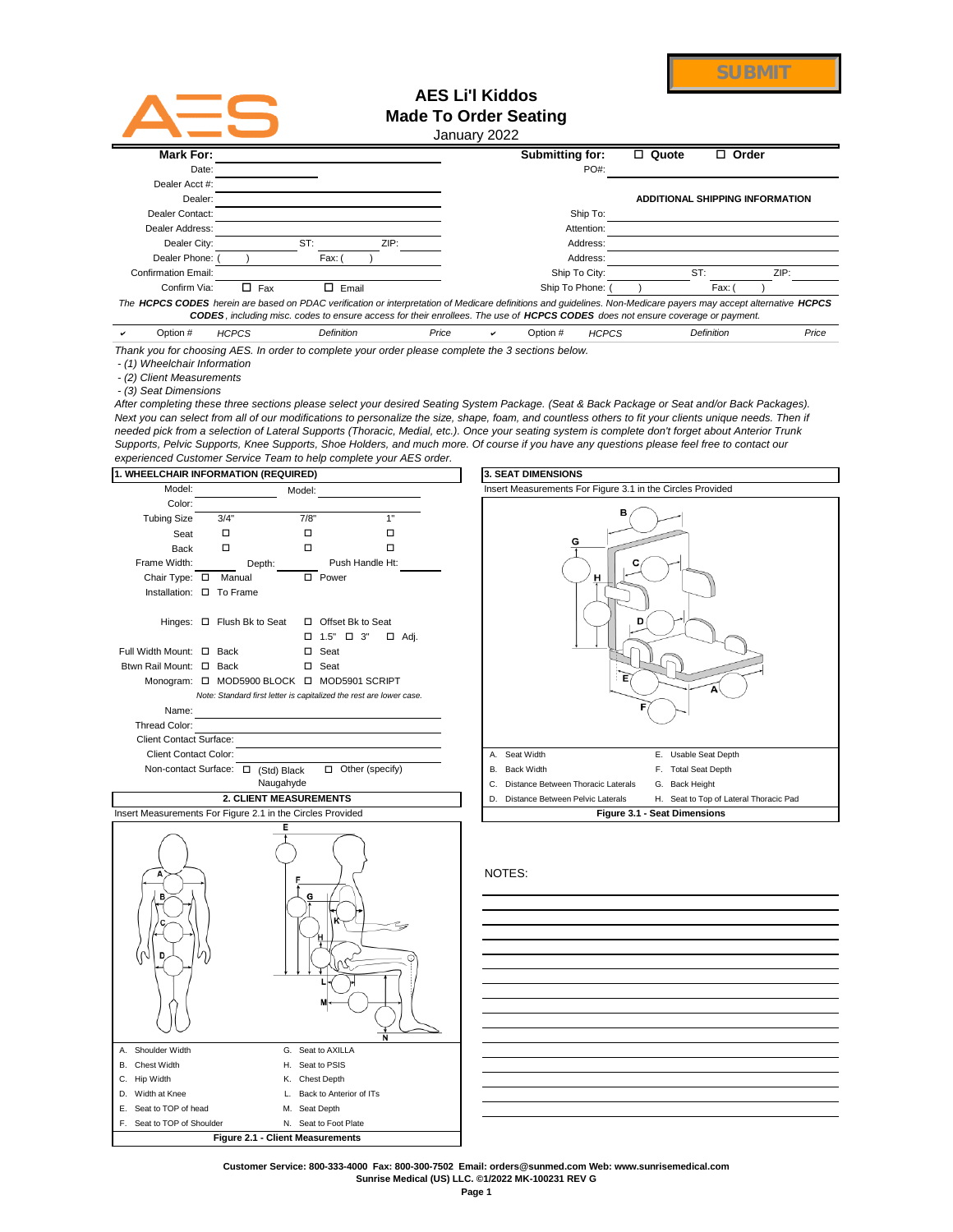|                                                                                  |                                |                                                   |                    |                       | <b>SEATING SYSTEMS PACKAGES (Seat &amp; Back)</b>      |       |                         |                                                                                  |         |
|----------------------------------------------------------------------------------|--------------------------------|---------------------------------------------------|--------------------|-----------------------|--------------------------------------------------------|-------|-------------------------|----------------------------------------------------------------------------------|---------|
| PKG40XX<br>□                                                                     |                                | E2609/E2617 Li'l Kiddos Seating System Package    | \$1,933            | □                     | PKG41XX                                                |       |                         | E2609/E2617 Li'l Kiddos Contoured Seating Package                                | \$2,708 |
|                                                                                  | SBP11XX<br>A                   | Solid Back Insert                                 | \$379              |                       |                                                        |       | SBP11XX<br>A            | Solid Back Insert                                                                | \$379   |
|                                                                                  | B<br>SSP11XX                   | Solid Seat Insert                                 | <b>\$367</b>       | $0$ in $\overline{a}$ |                                                        |       | B<br>SSP11XX            | Solid Seat Insert                                                                | \$367   |
| ω                                                                                | С<br>HDW1055                   | Std Seat To Back brkt                             | \$339              | تالي                  |                                                        |       | $\mathsf{C}$<br>HDW1055 | Std Seat To Back brkt                                                            | \$339   |
|                                                                                  | D                              | HDW7819S Fix UnivrsI Clamp (Pr)                   | \$264              |                       |                                                        |       | D                       | HDW7819S Fix UnivrsI Clamp(Pr)                                                   | \$264   |
|                                                                                  |                                |                                                   |                    |                       |                                                        |       |                         |                                                                                  |         |
| 0                                                                                | Ε<br><b>HDW7820</b>            | Adj Univrsl Clamp (Pr)                            | \$339              |                       |                                                        |       | Ε<br><b>HDW7820</b>     | Adj Univrsl Clamp (Pr)                                                           | \$339   |
|                                                                                  | F                              | HDW7110T 10" Adjustment Rails (2)                 | \$52               |                       |                                                        |       | F                       | HDW7110T 10" Adjustment Rails (2)                                                | \$52    |
|                                                                                  | G                              | HDW7112T 12" Adjustment Rails (2)                 | \$52               | $\Omega$              |                                                        |       | G                       | HDW7112T 12" Adjustment Rails (2)                                                | \$52    |
|                                                                                  | н<br>APB5115                   | Pelvic Belt 1", Padded                            | <b>\$115</b>       |                       | Θ                                                      |       | н<br><b>MOD4600</b>     | Contour Seat                                                                     | \$413   |
|                                                                                  | HDW6305                        | Seat Tab (2)                                      | 2x<br>\$13         |                       |                                                        |       | $\mathbf{I}$<br>MOD4153 | Notches for Back Post                                                            | \$0     |
|                                                                                  |                                |                                                   |                    |                       |                                                        |       | J<br>MOD5200            | I Style Back                                                                     | \$144   |
|                                                                                  |                                |                                                   |                    |                       |                                                        |       | Κ<br>MOD5530            | Curved Foam Back                                                                 | \$218   |
|                                                                                  |                                |                                                   |                    |                       |                                                        |       |                         |                                                                                  | \$115   |
|                                                                                  |                                |                                                   |                    |                       |                                                        |       | L<br>APB5115            | Pelvic Belt 1", Padded                                                           |         |
|                                                                                  |                                |                                                   |                    |                       |                                                        |       | M<br>HDW6305            | Seat Tab (2)<br>2x                                                               | \$13    |
| Note: When WC20 is added appropriate transit approved hardware must be selected. |                                |                                                   |                    |                       |                                                        |       |                         | Note: When WC20 is added appropriate transit approved hardware must be selected. |         |
| о<br>PKG42XX                                                                     |                                | E2609/E2617 Li'l Kiddos Independent St & Back Pkg | \$2,171            | □                     | PKG43XX                                                |       |                         | E2609/E2617 Li'l Kiddos Contoured Indp St & Bck Pkg                              | \$2,946 |
|                                                                                  | SBP11XX<br>Α                   | Solid Back Insert                                 | \$379              |                       |                                                        |       | SBP11XX<br>Α            | Solid Back Insert                                                                | \$379   |
| Θ                                                                                |                                |                                                   |                    |                       | a                                                      |       |                         |                                                                                  |         |
| $\Omega$                                                                         | В<br>SSP11XX                   | Solid Seat Insert                                 | \$367              |                       |                                                        |       | В<br>SSP11XX            | Solid Seat Insert                                                                | \$367   |
|                                                                                  | C                              | HDW7819S Fix Universal Clamp(4)                   | <b>\$264</b><br>2x |                       | Ω                                                      |       | C                       | HDW7819S Fix Universal Clamp(4)<br>2x                                            | \$264   |
|                                                                                  | D<br><b>HDW7820</b>            | Adj Universal Clamp (4)                           | \$339<br>2x        |                       |                                                        |       | D<br><b>HDW7820</b>     | Adj Universal Clamp (4)<br>2x                                                    | \$339   |
| o                                                                                | Ε                              | HDW7110T 10" Adjustment Rails (2)                 | \$52               |                       |                                                        |       | Ε                       | HDW7110T 10" Adjustment Rails (2)                                                | \$52    |
|                                                                                  | F                              | HDW7112T 12" Adjustment Rails (2)                 | \$52               |                       | 0                                                      |       | F                       | HDW7112T 12" Adjustment Rails (2)                                                | \$52    |
|                                                                                  | G<br>APB5115                   | Pelvic Belt 1", Padded                            | \$115              |                       |                                                        |       | G<br>MOD4153            | Notches for Back Post                                                            | \$0     |
|                                                                                  |                                |                                                   |                    |                       |                                                        |       | Н<br>MOD5200            | I Style Back                                                                     | \$144   |
|                                                                                  |                                |                                                   |                    |                       |                                                        |       | $\mathbf{I}$            | Curved Foam Back                                                                 |         |
|                                                                                  |                                |                                                   |                    |                       |                                                        |       | MOD5530                 |                                                                                  | \$218   |
|                                                                                  |                                |                                                   |                    |                       |                                                        |       | J<br>APB5115            | Pelvic Belt 1", Padded                                                           | \$115   |
|                                                                                  |                                |                                                   |                    |                       |                                                        |       | Κ<br>MOD4600            | <b>Contour Seat</b>                                                              | \$413   |
| Note: When WC20 is added appropriate transit approved hardware must be selected. |                                |                                                   |                    |                       |                                                        |       |                         | Note: When WC20 is added appropriate transit approved hardware must be selected. |         |
|                                                                                  |                                |                                                   |                    | <b>SEAT PACKAGES</b>  |                                                        |       |                         |                                                                                  |         |
| □<br>SSK70XX                                                                     |                                |                                                   | \$947              | о                     | SSK71XX                                                |       |                         |                                                                                  |         |
| E2609                                                                            | Li'l Kiddos Solid Seat Package |                                                   |                    |                       |                                                        | E2609 |                         | Li'l Kiddos Contoured Seat Package                                               | \$1,096 |
| 0                                                                                | SSP11XX<br>Α                   | Solid Seat Insert                                 | \$367              |                       |                                                        |       | SSP11XX<br>A            | Solid Seat Insert                                                                | \$367   |
|                                                                                  | B                              | HDW7819S Fix Universal Clamp(4)                   | <b>\$264</b><br>2x |                       |                                                        |       | В                       | HDW7819S Fix Universal Clamp(4)<br>2x                                            | \$264   |
|                                                                                  | С                              | HDW7110T 10" Adjustment Rails (2)                 | \$52               |                       |                                                        |       | С                       | HDW7110T 10" Adjustment Rails (2)                                                | \$52    |
|                                                                                  |                                |                                                   |                    |                       |                                                        |       | D<br><b>MOD4600</b>     | Contour Seat                                                                     | \$413   |
|                                                                                  |                                |                                                   |                    |                       |                                                        |       | Ε<br>MOD4153            | Notches for Back Post                                                            | \$0     |
|                                                                                  |                                |                                                   |                    |                       |                                                        |       |                         |                                                                                  |         |
|                                                                                  |                                |                                                   |                    |                       |                                                        |       |                         |                                                                                  |         |
| Note: When WC20 is added appropriate transit approved hardware must be selected. |                                |                                                   |                    |                       |                                                        |       |                         | Note: When WC20 is added appropriate transit approved hardware must be selected. |         |
|                                                                                  |                                |                                                   |                    |                       |                                                        |       |                         |                                                                                  |         |
| □<br>SSK77XX<br>E2609                                                            |                                | Li'l Kiddos Seat & Hardware Package               | \$800              | □                     | SSK78XX                                                | E2609 |                         | Li'l Kiddos Contoured Seat Package                                               | \$1,122 |
|                                                                                  | SSP11XX<br>Α                   | Solid Seat Insert                                 | <b>\$367</b>       |                       |                                                        |       | SSP11XX<br>A            | Solid Seat Insert                                                                | \$367   |
| Ø                                                                                | В                              | HDW7819S Fix Univrsl Clamp (Pr)                   | \$264              |                       |                                                        |       | В                       | HDW7819S Fix UnivrsI Clamp (Pr)                                                  | \$264   |
|                                                                                  | С<br>HDW6305                   | Seat Tab (2)                                      | 2x<br>\$13         |                       |                                                        |       | C                       | HDW7110T 10" Adjustment Rails (2)                                                | \$52    |
|                                                                                  | D                              | HDW7110T 10" Adjustment Rails (2)                 | \$52               |                       |                                                        |       | D<br>HDW6305            | Seat Tab (2)<br>2x                                                               | \$13    |
|                                                                                  |                                |                                                   |                    |                       |                                                        |       | Ε                       | Contour Seat                                                                     | \$413   |
|                                                                                  |                                |                                                   |                    |                       |                                                        |       | <b>MOD4600</b>          |                                                                                  |         |
|                                                                                  |                                |                                                   |                    |                       |                                                        |       | F<br>MOD4153            | Notches for Back Post                                                            | \$0     |
|                                                                                  |                                |                                                   |                    |                       |                                                        |       |                         |                                                                                  |         |
| Note: When WC20 is added appropriate transit approved hardware must be selected. |                                |                                                   |                    |                       |                                                        |       |                         | Note: When WC20 is added appropriate transit approved hardware must be selected. |         |
| Note: Configured to be ordered with SBK77XX or SBK78XX                           |                                |                                                   |                    |                       | Note: Configured to be ordered with SBK77XX or SBK78XX |       |                         |                                                                                  |         |
|                                                                                  |                                |                                                   |                    | <b>BACK PACKAGES</b>  |                                                        |       |                         |                                                                                  |         |
| SBK70XX<br>□<br>E2617                                                            |                                | Universal Mount Back Package                      | \$1,109            | □                     | SBK71XX                                                | E2617 |                         | Drop Hook & Fixed Holds(Between)                                                 | \$1,471 |
|                                                                                  | SBP11XX<br>Α                   | Solid Back Insert                                 | \$379              |                       | G                                                      |       | SBP11XX<br>Α            | Solid Back Insert                                                                | \$379   |
|                                                                                  | В<br><b>HDW7820</b>            | Adj Universal Clamp (4)                           | \$339<br>2x        |                       |                                                        |       | В<br>HDW7820            | Adj Universal Clamp (4)<br>2x                                                    | \$339   |
|                                                                                  | с                              | HDW7112T 12" Adjustment Rails (2)                 | \$52               |                       |                                                        |       | C                       | HDW7112T 12" Adjustment Rails (2)                                                | \$52    |
| Ø                                                                                |                                |                                                   |                    |                       |                                                        |       | D<br>MOD5200            | Style Back                                                                       | \$144   |
|                                                                                  |                                |                                                   |                    |                       |                                                        |       | E                       |                                                                                  | \$218   |
|                                                                                  |                                |                                                   |                    |                       |                                                        |       | MOD5530                 | Curved Foam Back                                                                 |         |
|                                                                                  |                                |                                                   |                    |                       |                                                        |       |                         |                                                                                  |         |
| Note: When WC20 is added appropriate transit approved hardware must be selected. |                                |                                                   |                    |                       |                                                        |       |                         | Note: When WC20 is added appropriate transit approved hardware must be selected. |         |
| SBK77XX<br>П<br>E2617                                                            |                                | Adj "J" Hook & Fixed/Rotate Hold                  | \$1,109            | о                     | SBK78XX                                                | E2617 |                         | Mount Hook & Fixed Hold (Forward)                                                | \$1,471 |
|                                                                                  | SBP11XX<br>Α                   | Solid Back Insert                                 | \$379              |                       |                                                        |       | SBP11XX<br>Α            | Solid Back Insert                                                                | \$379   |
|                                                                                  | В<br><b>HDW7820</b>            | Adj Univrsl Clamp (Pr)                            | \$339              | ☺                     |                                                        |       | В<br><b>HDW7820</b>     | Adj Univrsl Clamp (Pr)                                                           | \$339   |
|                                                                                  |                                |                                                   |                    |                       |                                                        |       |                         |                                                                                  |         |
| Ø                                                                                | С                              | HDW7112T 12" Adjustment Rails (2)                 | \$52               |                       | ω                                                      |       | C                       | HDW7112T 12" Adjustment Rails (2)                                                | \$52    |
|                                                                                  | D<br>HDW1055                   | Std Seat To Back brkt                             | \$339              |                       |                                                        |       | D<br>HDW1055            | Std Seat To Back brkt                                                            | \$339   |
|                                                                                  |                                |                                                   |                    |                       |                                                        |       | Ε<br>MOD5200            | I Style Back                                                                     | \$144   |
|                                                                                  |                                |                                                   |                    | ◉                     |                                                        |       | F<br>MOD5530            | Curved Foam Back                                                                 | \$218   |
|                                                                                  |                                |                                                   |                    |                       |                                                        |       |                         |                                                                                  |         |
|                                                                                  |                                |                                                   |                    |                       |                                                        |       |                         |                                                                                  |         |
| Note: Configured to be ordered with SSK77XX or SSK78XX                           |                                |                                                   |                    |                       | Note: Configured to be ordered with SSK77XX or SSK78XX |       |                         |                                                                                  |         |
|                                                                                  |                                |                                                   |                    |                       |                                                        |       |                         |                                                                                  |         |
| Note: When WC20 is added appropriate transit approved hardware must be selected. |                                |                                                   |                    |                       |                                                        |       |                         | Note: When WC20 is added appropriate transit approved hardware must be selected. |         |
| <b>SEATING SYSTEM TRANSIT OPTION</b><br>MODWC20<br>□                             |                                | TRANSIT OPTION HARDWARE                           | \$259              |                       |                                                        |       |                         |                                                                                  |         |

**Customer Service: 800-333-4000 Fax: 800-300-7502 Email: orders@sunmed.com Web: www.sunrisemedical.com Sunrise Medical (US) LLC. ©1/2022 MK-100231 REV G**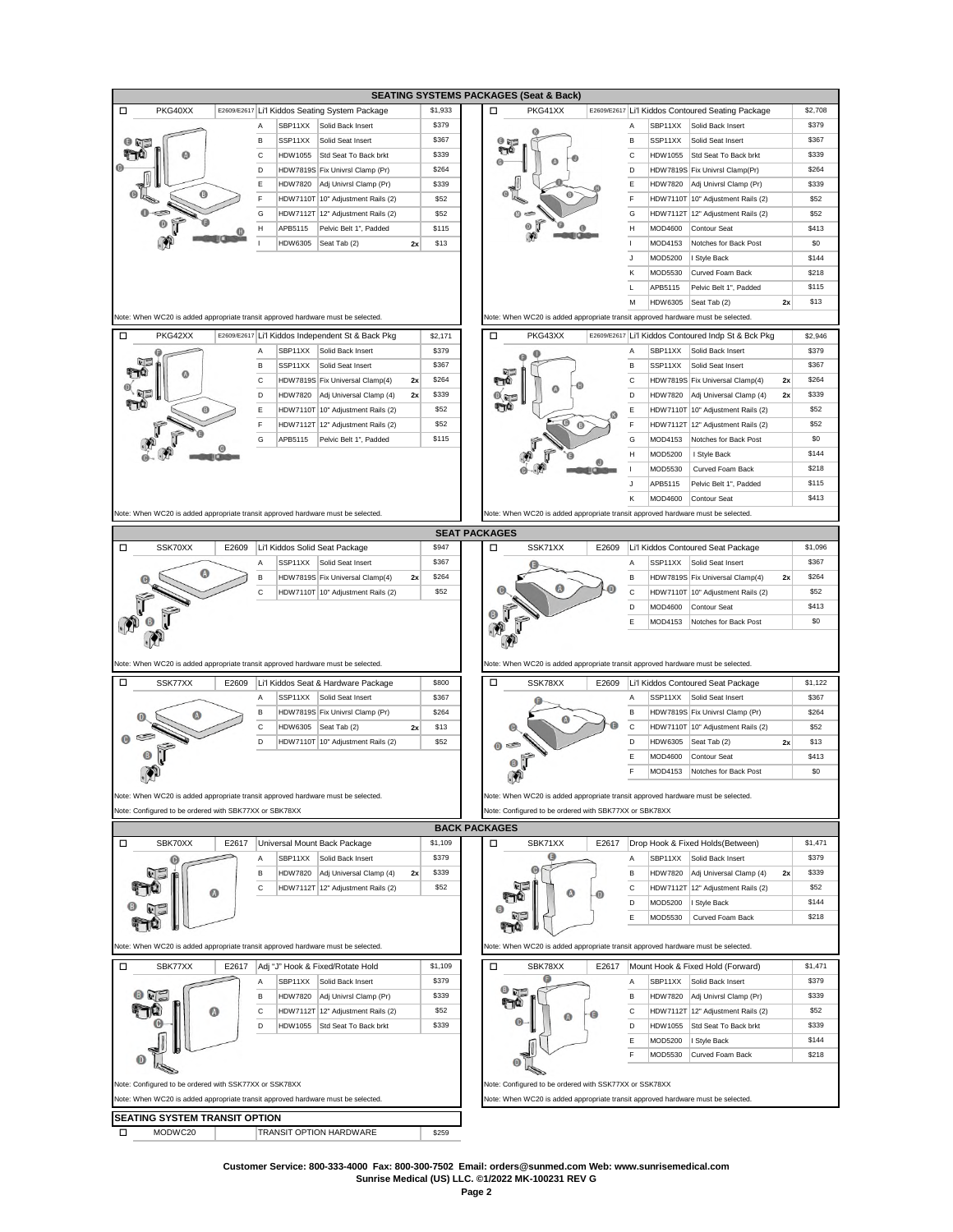|   |                                        |       |                                            |              | <b>SEAT MODIFICATIONS</b> |                                  |                            |
|---|----------------------------------------|-------|--------------------------------------------|--------------|---------------------------|----------------------------------|----------------------------|
|   | <b>SEAT MODIFICATIONS - STRUCTURAL</b> |       |                                            |              |                           | <b>SEAT MODIFICATIONS - FOAM</b> |                            |
| □ | MOD4075                                |       | Two Piece Cushion & Base Seat              | \$189        | □                         | MOD0050                          | Omit Foam in Seat          |
| □ | MOD4150                                |       | Notches for Back Posts 2" X 2"             | N/C          |                           | <b>HR FOAM</b>                   |                            |
| □ | MOD4153                                |       | Notches for Back Posts 3" deep             | N/C          | □                         | MOD1005                          | 1/2" HR Foam in Seat       |
| □ | MOD4155                                |       | Notches Front Hangers (Wood Only)          | N/C          | П                         | MOD1100                          | 1" HR Foam in Seat         |
| □ | MOD4159                                |       | Notches Back Post, Seat, Cus               | \$46         | □                         | MOD1150                          | 1-1/2" HR Foam in Seat     |
| □ | MOD4170                                |       | Sub 1/2" Plastitech Seat                   | \$46         | П                         | MOD1200                          | 2" HR Foam in Seat         |
| □ | MOD4175                                |       | Mid Seat Cutout for X-Brace                | \$126        | □                         | MOD1300                          | 3" HR Foam in Seat         |
| □ | <b>MOD4200L</b>                        |       | Offset Seat, Long on Left side             | \$126        |                           | <b>PUDGEE FOAM</b>               |                            |
| □ | <b>MOD4200R</b>                        |       | Offset Seat, Long on Right side            | \$126        | □                         | MOD1405                          | Additional 1/2" Pudgee Fo  |
| □ | MOD4300                                |       | T-style Seat                               | \$137        | □                         | MOD1400                          | 1" Pudgee Foam in Seat     |
| □ | <b>MOD4400</b>                         |       | Anti-Thrust Seat                           | \$207        | $\Box$                    | MOD1495                          | 1" Pudgee Foam Partial In  |
| □ | MOD4450                                |       | Quick-Fit Anti-Thrust Seat                 | \$488        |                           | <b>T FOAM</b>                    |                            |
| □ | MOD4460                                |       | Wedge Seat                                 | \$213        | □                         | MOD1605                          | 1/2" T-Foam in Seat        |
| □ | MOD4500                                |       | Cubed Seat (2"x2"x2" HR foam)              | \$488        | $\Box$                    | MOD1600                          | 1" T-Foam in Seat          |
| □ | MOD4525                                |       | Personalized Cubes, Seat                   | \$568        | □                         | MOD1615                          | 1-1/2"T-Foam in Seat       |
| □ | MOD4600                                | E2294 | Contour Seat                               | \$413        | □                         | MOD1700                          | 2" T-Foam in Seat          |
| □ | MOD4605                                |       | Leg Trough Cut Into Seat                   | \$161        |                           | <b>SUNMATE FOAM</b>              |                            |
| □ | MOD4611                                |       | Contoured Mod w/Pel Well Mild              | \$413        | □                         | MOD1805                          | 1/2" SunMate Foam in Se    |
| □ | MOD4612                                |       | Contoured Mod w/Pel Well Med               | \$413        | П                         | MOD1800                          | 1" SunMate Foam in Seat    |
| □ | MOD4613                                |       | Contoured Mod w/Pel Well Aggr              | \$413        | □                         | MOD1815                          | 1-1/2" SunMate Foam in S   |
| □ | MOD4614                                |       | Contoured Mod w/Pel Well Cust              | \$413        | □                         | MOD1900                          | 2" SunMate Foam in Seat    |
| □ | MOD4630                                |       | Quick-Fit Contoured Seat                   | \$631        | □                         | MOD1816                          | 1/2" SSM over 1" MSM Fo    |
| □ | <b>MOD4640L</b>                        |       | Lateral Reinforcement, Seat, Left          | \$126        | □                         | <b>MOD1817</b>                   | 1" SSM over 1/2" MSM Fo    |
| □ | <b>MOD4640R</b>                        |       | Lateral Reinforcement, Seat, Right         | \$126        |                           | <b>JAY FLOW FLUID</b>            |                            |
| □ | MOD4650                                |       | Substitute ABS for Multi-Ply in Seat       | <b>\$172</b> | □                         | MOD1505                          | Pressure Relief Pads/Isch  |
| □ | <b>MOD4655L</b>                        |       | Belt Strap Notches, Seat, Left             | \$25         | GEL                       |                                  |                            |
| □ | <b>MOD4655R</b>                        |       | Belt Strap Notches, Seat, Right            | \$25         | □                         | MOD1500                          | 5/8" Gel over HR Foam in   |
| □ | MOD4700                                |       | Built-in Medial Thigh Support              | \$246        | □                         | MOD1525                          | 1/2" Cubed Gel over HR F   |
| □ | <b>MOD4725</b>                         |       | Contour Lateral Adductor                   | \$246        | П                         | MOD1595                          | 5/8" Gel Partial Insert    |
| □ | MOD4800                                |       | Seat Rail Foam Overlay                     | \$152        |                           | <b>STIMILITE HONEYCOMB</b>       |                            |
| □ | MOD4825                                |       | Seat - Front Edge Bevel Undercut           | \$152        | □                         | MOD1185                          | 1/2" Stimulite Honeycomb   |
| □ | <b>MOD4850L</b>                        |       | Pelvic Obliquity Addition (Up to 1") Left  | \$172        | □                         | MOD1180                          | 1" Stimulite Honeycomb,    |
| □ | <b>MOD4850R</b>                        |       | Pelvic Obliquity Addition (Up to 1") Right | \$172        | □                         | MOD1195                          | Partial Stimulite Honeycor |
| □ | MOD4900                                |       | Adjustable Split Seat                      | \$568        |                           |                                  |                            |
| □ | <b>MOD5000</b>                         |       | I-Style Seat                               | \$137        |                           |                                  |                            |
| □ | <b>MOD5700</b>                         |       | Substitute 3/4" Multi-Ply for 1/2"         | \$82         |                           |                                  |                            |
| □ | <b>MOD6827</b>                         |       | No Seat Cushion                            | <b>NC</b>    |                           |                                  |                            |
| □ | MOD6828                                |       | Add Folding Hinge Bracket                  | \$152        |                           |                                  |                            |
| □ | <b>MOD6860L</b>                        |       | SEAT MOUNT L brkt, TRANS, L                | \$35         |                           |                                  |                            |
| □ | <b>MOD6860R</b>                        |       | SEAT MOUNT L brkt, TRANS, R                | \$35         |                           |                                  |                            |
| □ | <b>MOD6861L</b>                        |       | SEAT MOUNT L brkt, TRANS, SH/L             | \$35         |                           |                                  |                            |
| □ | <b>MOD6861R</b>                        |       | SEAT MOUNT L brkt, TRANS, SH/R             | \$35         |                           |                                  |                            |
| □ | <b>MOD8000</b>                         |       | Omit T-Nuts                                | N/C          |                           |                                  |                            |
|   |                                        |       |                                            |              |                           |                                  |                            |

|                                  |       |                                            |              | <b>SEAT MODIFICATIONS</b> |                                  |                                     |       |
|----------------------------------|-------|--------------------------------------------|--------------|---------------------------|----------------------------------|-------------------------------------|-------|
| <b>DDIFICATIONS – STRUCTURAL</b> |       |                                            |              |                           | <b>SEAT MODIFICATIONS - FOAM</b> |                                     |       |
| MOD4075                          |       | Two Piece Cushion & Base Seat              | \$189        | □                         | MOD0050                          | Omit Foam in Seat                   | N/C   |
| MOD4150                          |       | Notches for Back Posts 2" X 2"             | N/C          |                           | <b>HR FOAM</b>                   |                                     |       |
| MOD4153                          |       | Notches for Back Posts 3" deep             | N/C          | □                         | MOD1005                          | 1/2" HR Foam in Seat                | N/C   |
| MOD4155                          |       | Notches Front Hangers (Wood Only)          | N/C          | □                         | MOD1100                          | 1" HR Foam in Seat                  | N/C   |
| MOD4159                          |       | Notches Back Post, Seat, Cus               | \$46         | □                         | MOD1150                          | 1-1/2" HR Foam in Seat              | N/C   |
| <b>MOD4170</b>                   |       | Sub 1/2" Plastitech Seat                   | \$46         | □                         | MOD1200                          | 2" HR Foam in Seat                  | \$41  |
| <b>MOD4175</b>                   |       | Mid Seat Cutout for X-Brace                | \$126        | □                         | MOD1300                          | 3" HR Foam in Seat                  | \$57  |
| <b>MOD4200L</b>                  |       | Offset Seat, Long on Left side             | \$126        |                           | <b>PUDGEE FOAM</b>               |                                     |       |
| <b>MOD4200R</b>                  |       | Offset Seat, Long on Right side            | \$126        | □                         | MOD1405                          | Additional 1/2" Pudgee Foam in Seat | \$207 |
| MOD4300                          |       | <b>T-style Seat</b>                        | <b>\$137</b> | □                         | <b>MOD1400</b>                   | 1" Pudgee Foam in Seat              | \$309 |
| MOD4400                          |       | Anti-Thrust Seat                           | \$207        | □                         | MOD1495                          | 1" Pudgee Foam Partial Insert       | \$230 |
| MOD4450                          |       | Quick-Fit Anti-Thrust Seat                 | \$488        | <b>T FOAM</b>             |                                  |                                     |       |
| MOD4460                          |       | <b>Wedge Seat</b>                          | <b>\$213</b> | □                         | MOD1605                          | 1/2" T-Foam in Seat                 | \$69  |
| MOD4500                          |       | Cubed Seat (2"x2"x2" HR foam)              | \$488        | □                         | MOD1600                          | 1" T-Foam in Seat                   | \$120 |
| MOD4525                          |       | Personalized Cubes, Seat                   | <b>\$568</b> | □                         | MOD1615                          | 1-1/2"T-Foam in Seat                | \$137 |
| MOD4600                          | E2294 | Contour Seat                               | <b>\$413</b> | □                         | MOD1700                          | 2" T-Foam in Seat                   | \$172 |
| MOD4605                          |       | Leg Trough Cut Into Seat                   | \$161        |                           | <b>SUNMATE FOAM</b>              |                                     |       |
| MOD4611                          |       | Contoured Mod w/Pel Well Mild              | <b>\$413</b> | □                         | <b>MOD1805</b>                   | 1/2" SunMate Foam in Seat           | \$52  |
| MOD4612                          |       | Contoured Mod w/Pel Well Med               | \$413        | □                         | <b>MOD1800</b>                   | 1" SunMate Foam in Seat             | \$98  |
| MOD4613                          |       | Contoured Mod w/Pel Well Aggr              | \$413        | □                         | <b>MOD1815</b>                   | 1-1/2" SunMate Foam in Seat         | \$126 |
| MOD4614                          |       | Contoured Mod w/Pel Well Cust              | \$413        | □                         | MOD1900                          | 2" SunMate Foam in Seat             | \$144 |
| MOD4630                          |       | Quick-Fit Contoured Seat                   | <b>\$631</b> | □                         | MOD1816                          | 1/2" SSM over 1" MSM Foam In seat   | \$126 |
| MOD4640L                         |       | Lateral Reinforcement, Seat, Left          | \$126        | □                         | <b>MOD1817</b>                   | 1" SSM over 1/2" MSM Foam in Seat   | \$126 |
| MOD4640R                         |       | Lateral Reinforcement, Seat, Right         | \$126        |                           | <b>JAY FLOW FLUID</b>            |                                     |       |
| MOD4650                          |       | Substitute ABS for Multi-Ply in Seat       | \$172        | о                         | <b>MOD1505</b>                   | Pressure Relief Pads/Ischial        | \$298 |
| MOD4655L                         |       | Belt Strap Notches, Seat, Left             | \$25         | GEL                       |                                  |                                     |       |
| MOD4655R                         |       | Belt Strap Notches, Seat, Right            | \$25         | □                         | MOD1500                          | 5/8" Gel over HR Foam in Seat       | \$264 |
| MOD4700                          |       | Built-in Medial Thigh Support              | \$246        | □                         | MOD1525                          | 1/2" Cubed Gel over HR Foam in Seat | \$309 |
| <b>MOD4725</b>                   |       | Contour Lateral Adductor                   | \$246        | □                         | MOD1595                          | 5/8" Gel Partial Insert             | \$209 |
| <b>MOD4800</b>                   |       | Seat Rail Foam Overlay                     | \$152        |                           | <b>STIMILITE HONEYCOMB</b>       |                                     |       |
| <b>MOD4825</b>                   |       | Seat - Front Edge Bevel Undercut           | \$152        | □                         | MOD1185                          | 1/2" Stimulite Honeycomb, Seat      | \$246 |
| MOD4850L                         |       | Pelvic Obliquity Addition (Up to 1") Left  | <b>\$172</b> | □                         | MOD1180                          | 1" Stimulite Honeycomb, Seat        | \$309 |
| <b>MOD4850R</b>                  |       | Pelvic Obliquity Addition (Up to 1") Right | \$172        | □                         | MOD1195                          | Partial Stimulite Honeycomb, Insert | \$246 |
|                                  |       |                                            |              |                           |                                  |                                     |       |

# **SEAT MODIFICATIONS - UPHOLSTERY ADDITIONAL SEAT COVERS**

| □ | MOD4125         | Attaching Strips, Bottom, Loop        | \$46         |   | COV4100 |
|---|-----------------|---------------------------------------|--------------|---|---------|
| □ | <b>MOD4125H</b> | Attaching Strips, Bottom, Hook        | \$46         | п | COV4109 |
| □ | MOD4126         | Attaching Strips, Top, Hook           | \$46         | п | COV4110 |
| □ | MOD4130         | Non-Skid Added to Bottom              | \$57         | п | COV4119 |
| □ | MOD4131         | Non-Skid Added to Top                 | \$57         |   | COV99XX |
| □ | MOD5120         | Add Velcro Closure, Made To Order     | \$172        |   |         |
| □ | MOD5130         | Add Synthetic Sheepskin To Cover, Std | \$207        |   |         |
| □ | MOD5150         | Incontinent Film Covering             | <b>\$115</b> |   |         |
| □ | MOD5160         | Rem Cover Zipper Bottom Seat          | \$126        |   |         |
| □ | MOD5191         | Rem Zippered Seat Face Cover          | <b>\$161</b> |   |         |
| □ | MOD5192         | Add Zip Seat Top Face Only            | \$152        |   |         |
| п | MOD5600         | Sewn Positioning Strap Slot (Pair)    | \$126        |   |         |
|   |                 |                                       |              |   |         |

| MOD4125  | Attaching Strips, Bottom, Loop | \$46 | COV4100 | Additional Zippered Cover, Flat, Std      | \$152 |
|----------|--------------------------------|------|---------|-------------------------------------------|-------|
| MOD4125H | Attaching Strips, Bottom, Hook | \$46 | COV4109 | Additional Zippered Cover, Made To Order  | \$207 |
| MOD4126  | Attaching Strips, Top, Hook    | \$46 | COV4110 | Additional Slip Over Cover, Flat, Std     | \$152 |
| MOD4130  | Non-Skid Added to Bottom       | \$57 | COV4119 | Additional Slip Over Cover, Made To Order | \$207 |
| MOD4131  | Non-Skid Added to Top          | \$57 | COV99XX | Additional Zippered Cover Foam Form       | \$568 |
|          |                                |      |         |                                           |       |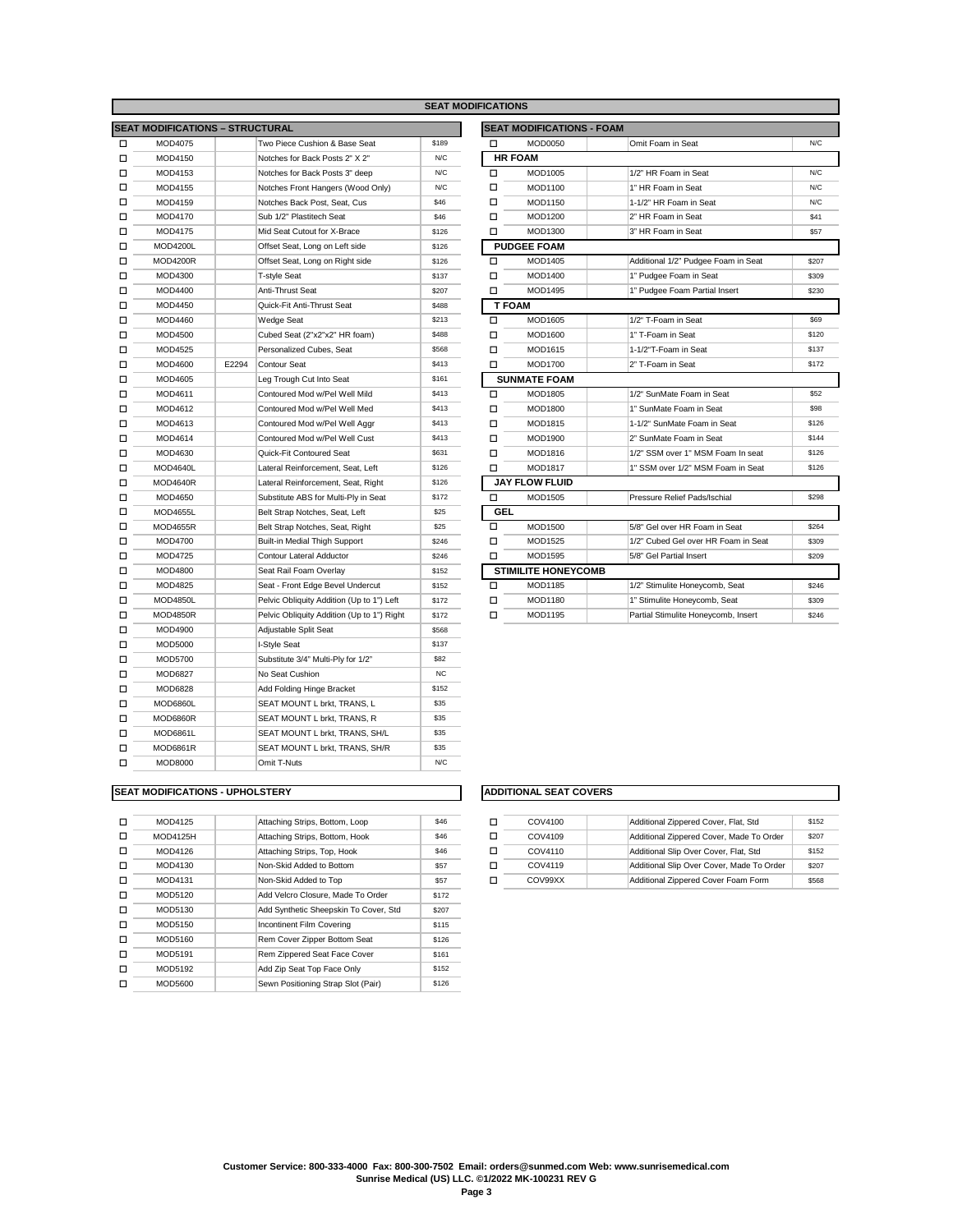|        |                                        |                                            |              | <b>BACK MODIFICATIONS</b> |                                       |       |                                      |
|--------|----------------------------------------|--------------------------------------------|--------------|---------------------------|---------------------------------------|-------|--------------------------------------|
|        | <b>BACK MODIFICATIONS - STRUCTURAL</b> |                                            |              |                           | <b>BACK MODIFICATIONS - FOAM</b>      |       |                                      |
| □      | MOD1045                                | Adj Offset Hinge, Wide in Pkg              | \$98         | □                         | <b>MOD0055</b>                        |       | Omit Foam in Back                    |
| □      | MOD1055                                | Adj Offset Hinge, Ped in Pkg               | \$98         |                           | <b>HR FOAM</b>                        |       |                                      |
| □      | MOD5075                                | 2 Piece Cush & Base Back (1/2" Wood)       | \$195        | □                         | MOD2005                               |       | 1/2" HR Foam in Back                 |
| □      | MOD5125                                | Add Hook/Loop Closure Back                 | \$167        | □                         | MOD2100                               |       | 1" HR Foam in Back                   |
| □      | MOD5135                                | Add Faux Sheepskin To Back                 | \$207        | □                         | MOD2150                               |       | 1-1/2" HR Foam in Back               |
| □      | <b>MOD5170</b>                         | Sub 1/2" Plastitech Back                   | \$46         | □                         | MOD2200                               |       | 2" HR Foam in Back                   |
| □      | MOD5180                                | Foam Form Back                             | \$568        | $\Box$                    | MOD2300                               |       | 3" HR Foam in Back                   |
| □      | MOD5194                                | Cen & Top Edge Zip Hidn Back               | <b>NC</b>    |                           | <b>PUDGEE FOAM</b>                    |       |                                      |
| □      | MOD5200                                | I-Style Back                               | <b>\$144</b> | □                         | MOD2400                               |       | 1" Pudgee Foam in Back               |
| □      | MOD5300                                | T-Style Back                               | <b>\$144</b> | □                         | MOD2405                               |       | Additional 1/2" Pudgee Foam in Back  |
| □      | MOD5425                                | Half-Round Lumbar Roll - Internal          | \$201        | П                         | MOD2495                               |       | 1" Partial Pudgee Foam in Back       |
| □      | <b>MOD5426</b>                         | Half-Round Lumbar Roll w/ Strap            | \$201        | <b>T FOAM</b>             |                                       |       |                                      |
| □      | MOD5450                                | Adj Angle Bi-Angular Back w/ 2 brkts       | \$419        | □                         | MOD2605                               |       | 1/2" T-Foam in Back                  |
| □      | <b>MOD5451</b>                         | Adj Angle Bi-Angular Back w/ 1 brkt        | <b>\$276</b> | □                         | MOD2600                               |       | 1" T-Foam in Back                    |
| □      | <b>MOD5452</b>                         | Adj Bi-Ang Back 2 Piece cover              | \$568        | П                         | MOD2615                               |       | 1-1/2" T-Foam in Back                |
| □      | MOD5455                                | Sub 1/2" Plastitech Base & Cush, Back      | \$74         | П                         | MOD2700                               |       | 2" T-Foam in Back                    |
| □      | MOD5460                                | Adjustable Lumbar Back 5.5" Adj Range      | \$453        |                           | <b>SUNMATE FOAM</b>                   |       |                                      |
| □      | MOD5461                                | Adjustable Lumbar Back 3" Adj Range        | \$453        | □                         | MOD2805                               |       | 1/2" SunMate in Back                 |
| □      | MOD5462                                | Adjustable Lumbar Back 7.5" Adj Range      | \$453        | П                         | MOD2800                               |       | 1" SunMate Foam in Back              |
| $\Box$ | <b>MOD5475</b>                         | Revers Bi-Angular Back - Fixed             | \$246        | $\Box$                    | MOD2815                               |       | 1-1/2" SunMate in Back               |
| □      | <b>MOD5500</b>                         | <b>Curved Back</b>                         | \$201        | о                         | MOD2900                               |       | 2" SunMate Foam in Back              |
| □      | <b>MOD5501</b>                         | Curved Back, w/ 2 hinged L brkts           | \$246        | □                         | MOD2801                               |       | 1/2" SSM OVER 1/2" MSM, BACK         |
| □      | MOD5502                                | Curved Back, w/ 4 Hinged L brkts           | \$270        | $\Box$                    | <b>MOD2804</b>                        |       | 1" SSM OVER 1/2" HR FOAM, BACK       |
| □      | MOD5510                                | Curved Lateral Thor Pad Mod                | \$21         |                           | <b>JAY FLOW FLUID</b>                 |       |                                      |
| □      | MOD5525                                | Rear Upright Foam Overlay                  | \$150        | □                         | MOD2505                               |       | Spinal Pressure Relief Pad           |
| □      | MOD5530                                | Curved Foam Addition to Flat Back          | \$218        | <b>GEL</b>                |                                       |       |                                      |
| □      | MOD5550                                | Cubed Back (2"x2"x2" HR foam)              | \$465        | □                         | MOD2160                               |       | Elasto-Gel Addition Back             |
| □      | <b>MOD5575</b>                         | Personalized Cubes, Back                   | \$568        | □                         | MOD2500                               |       | 5/8" Gel & HR Foam in Back           |
| □      | <b>MOD5600</b>                         | Sewn Anterior Position Strap Slots (PR)    | \$126        | □                         | MOD2595                               |       | 5/8" Gel Partial & HR Foam in Back   |
|        | <b>MOD5605</b>                         |                                            | <b>NC</b>    |                           |                                       |       |                                      |
| □<br>□ | MOD5610                                | T-Nut For Strap Pos Hdw                    | <b>\$167</b> | □                         | <b>STIMILITE HONEYCOMB</b><br>MOD2185 |       | 1/2" Stimulite in Back               |
|        |                                        | Shoulder Strap Mnt Through Back            | \$28         |                           |                                       |       |                                      |
| □      | MOD5620                                | Attaching Tie W/Velcro Back                |              | П                         | MOD2180                               |       | 1" Stimulite in Back                 |
| □      | MOD5621                                | Attaching Tie W/ Snaps Back                | \$25         | □                         | MOD2195                               |       | Partial Stimulite in Back            |
| □      | MOD5622                                | Attaching Ties Loops Back                  | \$25         |                           | <b>FOAM-IN-PLACE</b>                  |       |                                      |
| □      | MOD5650                                | Substitute ABS (1/2") for Multi-Ply in Bck | \$207        | □                         | MOD5180                               |       | Foam-in-Place BACK Soft              |
| □      | MOD5700                                | Replace 3/4" Multi-Ply with 1/2"           | \$80         |                           |                                       |       |                                      |
| □      | <b>MOD5705</b>                         | Replace 1/2" Multi-Ply with 3/4"           | \$80         |                           |                                       |       |                                      |
| □      | MOD5800                                | Contour Back                               | \$350        |                           |                                       |       |                                      |
| □      | <b>MOD5801</b>                         | Quick-Fit Contour/Bi-Angular Back          | \$694        |                           |                                       |       |                                      |
| □      | MOD5802                                | Quick-Fit Contour Back Only                | \$568        |                           |                                       |       |                                      |
| □      | <b>MOD5804</b>                         | Contour Fixed Lumbar Wedge                 | <b>\$224</b> |                           |                                       |       |                                      |
| □      | MOD5810                                | Contour Back Mod Euro Style                | \$161        |                           |                                       |       |                                      |
| □      | MOD5835                                | Harn's Strap Notches, Top Edge of Back     | \$115        |                           |                                       |       |                                      |
| □      | MOD5849                                | ABS back with side walls Back              | \$316        |                           |                                       |       |                                      |
| □      | MOD5850                                | Scapular Contour Cutout, Back              | \$213        |                           | <b>BACK MODIFICATIONS - INTERNAL</b>  |       |                                      |
| □      | <b>MOD5855</b>                         | Top Edge Angle Cut, Back                   | \$126        | □                         | FTK10XX                               | E0956 | Thrcic Support Kit Foam Form 5"Hx5"D |
| □      | MOD5860                                | Large Radius Corners For Back              | <b>NC</b>    | □                         | FTK11XX                               | E0956 | Thrcic Support Kit Foam Form 7"Hx5"D |
| □      | MOD8100                                | Omit T-Nuts, Back                          | N/C          | □                         | FTK12XX                               | E0956 | Thrcic Support Kit Foam Form 9"Hx6"D |

|         |                                            |              | <b>BACK MODIFICATIONS</b> |                                  |                                     |           |
|---------|--------------------------------------------|--------------|---------------------------|----------------------------------|-------------------------------------|-----------|
|         | <b>DDIFICATIONS - STRUCTURAL</b>           |              |                           | <b>BACK MODIFICATIONS - FOAM</b> |                                     |           |
| MOD1045 | Adj Offset Hinge, Wide in Pkg              | \$98         | □                         | MOD0055                          | Omit Foam in Back                   | N/C       |
| MOD1055 | Adj Offset Hinge, Ped in Pkg               | \$98         |                           | <b>HR FOAM</b>                   |                                     |           |
| MOD5075 | 2 Piece Cush & Base Back (1/2" Wood)       | \$195        | □                         | MOD2005                          | 1/2" HR Foam in Back                | <b>NC</b> |
| MOD5125 | Add Hook/Loop Closure Back                 | \$167        | □                         | MOD2100                          | 1" HR Foam in Back                  | <b>NC</b> |
| MOD5135 | Add Faux Sheepskin To Back                 | \$207        | □                         | MOD2150                          | 1-1/2" HR Foam in Back              | <b>NC</b> |
| MOD5170 | Sub 1/2" Plastitech Back                   | \$46         | $\Box$                    | MOD2200                          | 2" HR Foam in Back                  | \$41      |
| MOD5180 | Foam Form Back                             | \$568        | п                         | MOD2300                          | 3" HR Foam in Back                  | \$41      |
| MOD5194 | Cen & Top Edge Zip Hidn Back               | <b>NC</b>    |                           | <b>PUDGEE FOAM</b>               |                                     |           |
| MOD5200 | I-Style Back                               | <b>\$144</b> | □                         | MOD2400                          | 1" Pudgee Foam in Back              | \$293     |
| MOD5300 | T-Style Back                               | \$144        | □                         | MOD2405                          | Additional 1/2" Pudgee Foam in Back | \$207     |
| MOD5425 | Half-Round Lumbar Roll - Internal          | \$201        | п                         | MOD2495                          | 1" Partial Pudgee Foam in Back      | \$230     |
| MOD5426 | Half-Round Lumbar Roll w/ Strap            | \$201        | <b>T FOAM</b>             |                                  |                                     |           |
| MOD5450 | Adj Angle Bi-Angular Back w/ 2 brkts       | \$419        | □                         | MOD2605                          | 1/2" T-Foam in Back                 | \$69      |
| MOD5451 | Adj Angle Bi-Angular Back w/ 1 brkt        | \$276        | □                         | MOD2600                          | 1" T-Foam in Back                   | \$120     |
| MOD5452 | Adj Bi-Ang Back 2 Piece cover              | \$568        | □                         | MOD2615                          | 1-1/2" T-Foam in Back               | \$137     |
| MOD5455 | Sub 1/2" Plastitech Base & Cush, Back      | \$74         | □                         | MOD2700                          | 2" T-Foam in Back                   | \$167     |
| MOD5460 | Adjustable Lumbar Back 5.5" Adj Range      | <b>\$453</b> |                           | <b>SUNMATE FOAM</b>              |                                     |           |
| MOD5461 | Adjustable Lumbar Back 3" Adj Range        | \$453        | □                         | MOD2805                          | 1/2" SunMate in Back                | \$52      |
| MOD5462 | Adjustable Lumbar Back 7.5" Adj Range      | <b>\$453</b> | □                         | MOD2800                          | 1" SunMate Foam in Back             | \$109     |
| MOD5475 | Revers Bi-Angular Back - Fixed             | \$246        | □                         | MOD2815                          | 1-1/2" SunMate in Back              | \$120     |
| MOD5500 | Curved Back                                | <b>\$201</b> | □                         | MOD2900                          | 2" SunMate Foam in Back             | \$150     |
| MOD5501 | Curved Back, w/ 2 hinged L brkts           | \$246        | о                         | MOD2801                          | 1/2" SSM OVER 1/2" MSM, BACK        | \$109     |
| MOD5502 | Curved Back, w/ 4 Hinged L brkts           | <b>\$270</b> | п                         | MOD2804                          | 1" SSM OVER 1/2" HR FOAM, BACK      | \$109     |
| MOD5510 | Curved Lateral Thor Pad Mod                | \$21         |                           | <b>JAY FLOW FLUID</b>            |                                     |           |
| MOD5525 | Rear Upright Foam Overlay                  | \$150        | □                         | MOD2505                          | Spinal Pressure Relief Pad          | \$424     |
| MOD5530 | Curved Foam Addition to Flat Back          | \$218        | GEL                       |                                  |                                     |           |
| MOD5550 | Cubed Back (2"x2"x2" HR foam)              | \$465        | □                         | MOD2160                          | Elasto-Gel Addition Back            | \$413     |
| MOD5575 | Personalized Cubes, Back                   | \$568        | □                         | MOD2500                          | 5/8" Gel & HR Foam in Back          | \$276     |
| MOD5600 | Sewn Anterior Position Strap Slots (PR)    | <b>\$126</b> | П                         | MOD2595                          | 5/8" Gel Partial & HR Foam in Back  | \$230     |
| MOD5605 | T-Nut For Strap Pos Hdw                    | <b>NC</b>    |                           | <b>STIMILITE HONEYCOMB</b>       |                                     |           |
| MOD5610 | Shoulder Strap Mnt Through Back            | \$167        | □                         | MOD2185                          | 1/2" Stimulite in Back              | \$230     |
| MOD5620 | Attaching Tie W/Velcro Back                | \$28         | $\Box$                    | MOD2180                          | 1" Stimulite in Back                | \$331     |
| MOD5621 | Attaching Tie W/ Snaps Back                | \$25         | □                         | MOD2195                          | Partial Stimulite in Back           | \$218     |
| MOD5622 | Attaching Ties Loops Back                  | \$25         |                           | <b>FOAM-IN-PLACE</b>             |                                     |           |
| MOD5650 | Substitute ABS (1/2") for Multi-Ply in Bck | \$207        | □                         | MOD5180                          | Foam-in-Place BACK Soft             | \$568     |

| טדששטוו | , שט טשער זיינו ו טוער וואס טש | ---          |                                      |         |       |                                            |       |  |  |
|---------|--------------------------------|--------------|--------------------------------------|---------|-------|--------------------------------------------|-------|--|--|
| MOD5850 | Scapular Contour Cutout, Back  | <b>\$213</b> | <b>BACK MODIFICATIONS - INTERNAL</b> |         |       |                                            |       |  |  |
| MOD5855 | Top Edge Angle Cut, Back       | \$126        |                                      | FTK10XX | E0956 | Thrcic Support Kit Foam Form 5"Hx5"D       | \$379 |  |  |
| MOD5860 | Large Radius Corners For Back  | <b>NC</b>    |                                      | FTK11XX | E0956 | Thrcic Support Kit Foam Form 7"Hx5"D       | \$453 |  |  |
| MOD8100 | Omit T-Nuts, Back              | N/C          |                                      | FTK12XX | E0956 | Thrcic Support Kit Foam Form 9"Hx6"D       | \$344 |  |  |
|         |                                |              |                                      | FTK13XX | E0956 | Thrcic Support Kit Foam Form 11"Hx7"D      | \$379 |  |  |
|         |                                |              |                                      | FTK19XX |       | Thrcic Support Kit, Foam Form, Made To Ord | \$482 |  |  |
|         |                                |              |                                      |         |       |                                            |       |  |  |

| <b>DDIFICATIONS – UPHOLSTERY</b> |  |                                      |              |  | <b>ADDITIONAL BACK COVERS</b> |                                           |       |
|----------------------------------|--|--------------------------------------|--------------|--|-------------------------------|-------------------------------------------|-------|
| MOD5115                          |  | Add Faux Sheepskin to Back Cus       | <b>\$252</b> |  | COV5100                       | Additional Zippered Cover, Flat, Std      | \$155 |
| MOD5125                          |  | Add Velcro Closure, Made To Order    | <b>\$167</b> |  | COV5109                       | Additional Zippered Cover, Made To Order  | \$218 |
| MOD5127                          |  | Privacy Flap 12" Long                | \$126        |  | COV5110                       | Additional Slip Over Cover, Flat, Std     | \$161 |
| MOD5165                          |  | Removable top Cover Zipper at Center | <b>\$172</b> |  | COV5119                       | Additional Slip Over Cover, Made To Order | \$224 |
| MOD5610                          |  | Shoulder Strap Mounting Grommets     | <b>\$167</b> |  | COV99XX                       | Add Zipper Cover Foam-in-place            | \$568 |

|   | <b>BACK MODIFICATIONS - UPHOLSTERY</b> |                                      |              |   | <b>ADDITIONAL BACK COVERS</b> |  |
|---|----------------------------------------|--------------------------------------|--------------|---|-------------------------------|--|
| п | MOD5115                                | Add Faux Sheepskin to Back Cus       | \$252        | г | COV5100                       |  |
| п | MOD5125                                | Add Velcro Closure, Made To Order    | <b>\$167</b> | □ | COV5109                       |  |
| п | <b>MOD5127</b>                         | Privacy Flap 12" Long                | \$126        | □ | COV5110                       |  |
| п | MOD5165                                | Removable top Cover Zipper at Center | \$172        | □ | COV5119                       |  |
| п | MOD5610                                | Shoulder Strap Mounting Grommets     | <b>\$167</b> | ⊏ | COV99XX                       |  |
| п | MOD5620                                | Attaching Ties for Back, Velcro      | \$28         |   |                               |  |
| п | MOD5621                                | Attaching Ties for Back, Snaps       | \$25         |   |                               |  |
| п | MOD5900                                | Monogram Back, Block                 | N/C          |   |                               |  |
| п | MOD5901                                | Monogram Back, Script                | N/C          |   |                               |  |
| п | MOD5902                                | Monogram Stock Design                | N/C          |   |                               |  |
| п | MOD5909                                | Monogram Back, Personalized          | N/C          |   |                               |  |
|   |                                        |                                      |              |   |                               |  |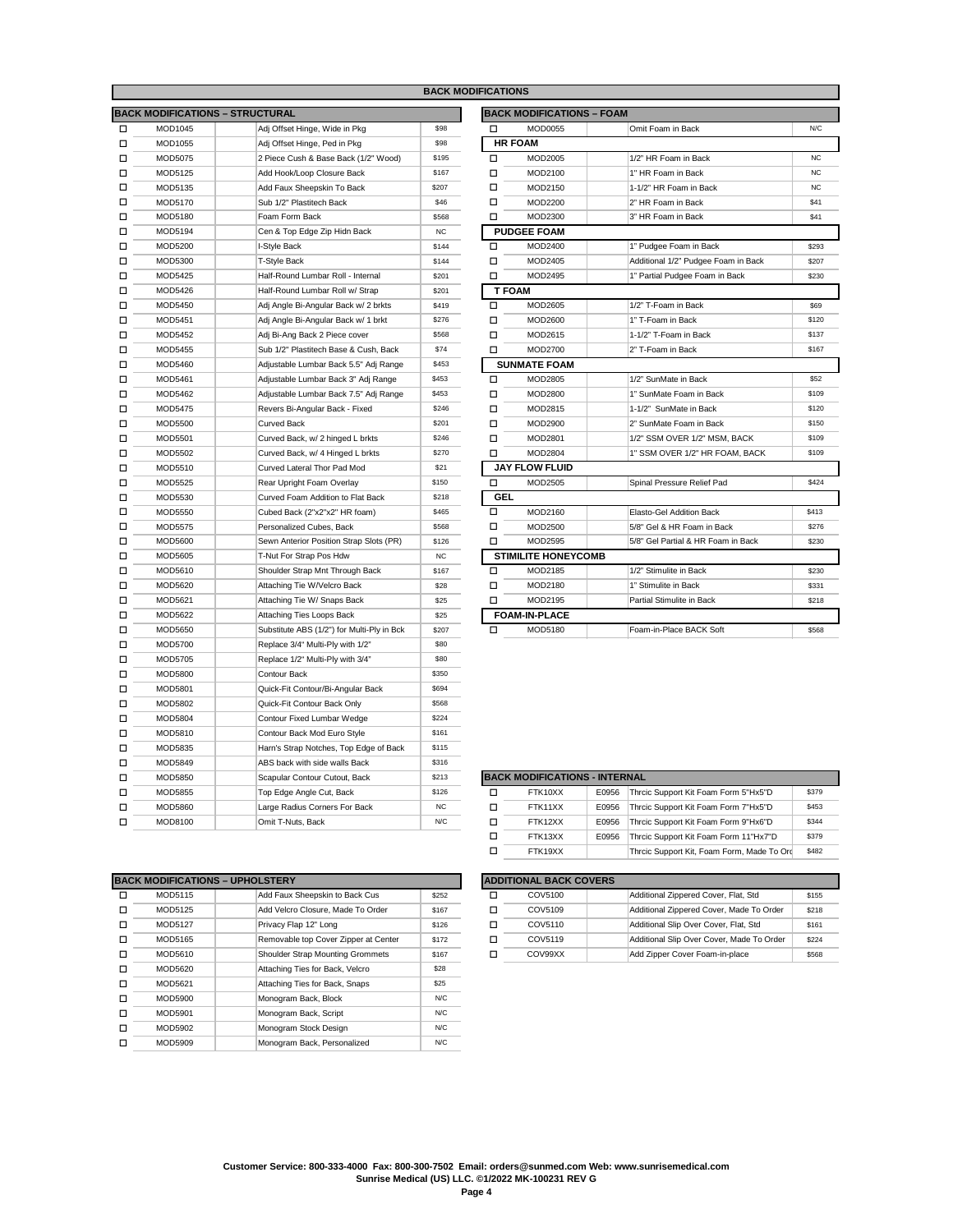| LTK72XX     | E0956                                    |              |             | \$155                                                                                                                                                                                                                                                                                                                                          | П                                                     | MOD2550 | 1/4" Gel in Thoracic Support                                               |
|-------------|------------------------------------------|--------------|-------------|------------------------------------------------------------------------------------------------------------------------------------------------------------------------------------------------------------------------------------------------------------------------------------------------------------------------------------------------|-------------------------------------------------------|---------|----------------------------------------------------------------------------|
| $\Box$ Left |                                          | $\Box$ Right | $\Box$ Pair |                                                                                                                                                                                                                                                                                                                                                | о                                                     | MOD2650 | 1/2" T-Foam in Thoracic Sup                                                |
| LTK73XX     | E0956                                    |              |             | <b>\$218</b>                                                                                                                                                                                                                                                                                                                                   | □                                                     | MOD2750 | 1/2" Pudgee in Thoracic Sup                                                |
| $\Box$ Left |                                          | $\Box$ Right | $\Pi$ Pair  |                                                                                                                                                                                                                                                                                                                                                | □                                                     | MOD2850 | 1/2" SunMate in Thoracic Su                                                |
| LTK74XX     | E0956                                    |              |             | \$309                                                                                                                                                                                                                                                                                                                                          | □                                                     | MOD2861 | 1" SunMate in Thoracic Sup                                                 |
| $\Box$ Left |                                          | $\Box$ Right | $\Box$ Pair |                                                                                                                                                                                                                                                                                                                                                | □                                                     | MOD2950 | Taper Front Edge of Thoraci                                                |
|             | E0956                                    |              |             |                                                                                                                                                                                                                                                                                                                                                | □                                                     | MOD3000 | Replace Multi-Ply with ABS                                                 |
|             | E1028                                    |              |             |                                                                                                                                                                                                                                                                                                                                                | □                                                     | MOD3001 | Flat Metal Base up to 5x6"                                                 |
| $\Box$ Left |                                          | $\Box$ Right | $\Box$ Pair |                                                                                                                                                                                                                                                                                                                                                | □                                                     | MOD3011 | Curved Metal Base up to 5X                                                 |
|             | E0956                                    |              |             |                                                                                                                                                                                                                                                                                                                                                | □                                                     | MOD3100 | Add Waterfall Foam to Thora                                                |
|             | E1028                                    |              |             |                                                                                                                                                                                                                                                                                                                                                | □                                                     | MOD3150 | Contour-Fit Pad                                                            |
| $\Box$ Left |                                          | $\Box$ Right | $\Box$ Pair |                                                                                                                                                                                                                                                                                                                                                | □                                                     | MOD3175 | Hinged Pad                                                                 |
|             | E0956                                    |              |             |                                                                                                                                                                                                                                                                                                                                                | □                                                     | MOD5510 | Curved Lateral Pad                                                         |
|             | E1028                                    |              |             |                                                                                                                                                                                                                                                                                                                                                | □                                                     | MOD6803 | <b>Curved Back Bracket</b>                                                 |
| Left<br>п.  |                                          | Right<br>п.  | $\Box$ Pair |                                                                                                                                                                                                                                                                                                                                                |                                                       |         |                                                                            |
|             | E0956                                    |              |             |                                                                                                                                                                                                                                                                                                                                                |                                                       |         | LATERAL THORACIC ADDITIONAL HARDWARE AND C                                 |
|             | E1028                                    |              |             |                                                                                                                                                                                                                                                                                                                                                | □                                                     | HDW2025 | 1/4" Bracket Spacer                                                        |
| Left        |                                          | $\Box$ Right | $\Box$ Pair |                                                                                                                                                                                                                                                                                                                                                | □                                                     | HDW2050 | 1/2" Bracket Spacer                                                        |
|             | LTK75XX<br>LTK76XX<br>LTK77XX<br>LTK78XX |              |             | LATERAL THORACIC SUPPORT PACKAGES - Each<br>Std profile bracket - Flat Pad - Each<br>Std profile bracket - Curved Pad - Each<br>Fixed Modular brkt - Flat Pad - Each<br>E-Z Access SA brkt - Flat Pad - Each<br>Modular brkt Quick Adj - Flat Pad - Each<br>E-Z Access SA brkt Q Adj - Flat Pad - EA<br>E-Z Access SA brkt - Curved Pad - Each | <b>\$413</b><br><b>\$367</b><br>\$470<br><b>\$413</b> |         | <b>LATERAL THORACIC SUPPORTS</b><br>LATERAL THORACIC SUPPORT MODIFICATIONS |

|                                         | <b>LATERAL THORACIC SUPPORTS</b> |                                                |                                          |              |         |                                        |                              |                                        |           |  |  |  |  |  |
|-----------------------------------------|----------------------------------|------------------------------------------------|------------------------------------------|--------------|---------|----------------------------------------|------------------------------|----------------------------------------|-----------|--|--|--|--|--|
| <b>THORACIC SUPPORT PACKAGES - Each</b> |                                  |                                                |                                          |              |         | LATERAL THORACIC SUPPORT MODIFICATIONS |                              |                                        |           |  |  |  |  |  |
| LTK72XX                                 | E0956                            | Std profile bracket - Flat Pad - Each<br>\$155 |                                          | □            | MOD2550 |                                        | 1/4" Gel in Thoracic Support | \$57                                   |           |  |  |  |  |  |
| $\Box$ Left                             |                                  | $\Box$ Right                                   | п.<br>Pair                               |              | □       | MOD2650                                |                              | 1/2" T-Foam in Thoracic Support        | \$46      |  |  |  |  |  |
| LTK73XX                                 | E0956                            | Std profile bracket - Curved Pad - Each        |                                          | <b>\$218</b> | □       | MOD2750                                |                              | 1/2" Pudgee in Thoracic Support        | \$57      |  |  |  |  |  |
| $\Box$ Left                             |                                  | $\Box$ Right                                   | $\Box$ Pair                              |              | □       | MOD2850                                |                              | 1/2" SunMate in Thoracic Support       | \$20      |  |  |  |  |  |
| LTK74XX                                 | E0956                            | Fixed Modular brkt - Flat Pad - Each           |                                          | \$309        | □       | MOD2861                                |                              | 1" SunMate in Thoracic Support         | \$20      |  |  |  |  |  |
| $\Box$ Left                             |                                  | $\Box$ Right                                   | Pair<br>$\Box$                           |              | □       | MOD2950                                |                              | Taper Front Edge of Thoracic Support   | \$20      |  |  |  |  |  |
| LTK75XX                                 | E0956                            | E-Z Access SA brkt - Flat Pad - Each           |                                          | \$413        | □       | MOD3000                                |                              | Replace Multi-Ply with ABS             | \$13      |  |  |  |  |  |
|                                         | E1028                            |                                                |                                          |              | □       | MOD3001                                |                              | Flat Metal Base up to 5x6"             | \$28      |  |  |  |  |  |
| $\Box$ Left                             |                                  | Right                                          | Pair<br>$\Box$                           |              | □       | MOD3011                                |                              | Curved Metal Base up to 5X6"           | \$28      |  |  |  |  |  |
| LTK76XX                                 | E0956                            |                                                | Modular brkt Quick Adj - Flat Pad - Each | <b>\$367</b> | □       | MOD3100                                |                              | Add Waterfall Foam to Thoracic Support | \$57      |  |  |  |  |  |
|                                         | E1028                            |                                                |                                          |              | □       | MOD3150                                | Contour-Fit Pad              |                                        | \$74      |  |  |  |  |  |
| $\Box$ Left                             |                                  | Right<br>$\Box$                                | $\Box$<br>Pair                           |              | □       | MOD3175                                | Hinged Pad                   |                                        | \$189     |  |  |  |  |  |
| LTK77XX                                 | E0956                            |                                                | E-Z Access SA brkt Q Adj - Flat Pad - EA | \$470        | □       | MOD5510                                | Curved Lateral Pad           |                                        | \$21      |  |  |  |  |  |
|                                         | E1028                            |                                                |                                          |              | п       | MOD6803                                |                              | <b>Curved Back Bracket</b>             | <b>NC</b> |  |  |  |  |  |

| LATERAL THORACIC ADDITIONAL HARDWARE AND COVERS |                                          |      |  |  |  |  |  |  |  |  |
|-------------------------------------------------|------------------------------------------|------|--|--|--|--|--|--|--|--|
| HDW2025                                         | 1/4" Bracket Spacer                      | \$21 |  |  |  |  |  |  |  |  |
| HDW2050                                         | 1/2" Bracket Spacer                      | \$21 |  |  |  |  |  |  |  |  |
| HDW2521                                         | 1" Height Adapter Plate                  | \$37 |  |  |  |  |  |  |  |  |
| HDW2522                                         | 2" Height Adapter Plate                  | \$37 |  |  |  |  |  |  |  |  |
| HDW2523                                         | 3" Height Adapter Plate                  | \$37 |  |  |  |  |  |  |  |  |
| COV2656                                         | Lateral Bracket Fabric Cover (Ped)       | \$38 |  |  |  |  |  |  |  |  |
| COV2666                                         | Lateral Bracket Fabric Cover (Short)     | \$38 |  |  |  |  |  |  |  |  |
| COV2657                                         | Lateral Bracket Fabric Cover (1" Offset) | \$38 |  |  |  |  |  |  |  |  |
| COV2667                                         | Lateral Bracket Fabric Cover (2" Offset) | \$38 |  |  |  |  |  |  |  |  |
|                                                 |                                          |      |  |  |  |  |  |  |  |  |

|   |                                                    |       |                                                          |                                      |              |   | LATERAL PELVIC/THIGH SUPPORTS |                                            |
|---|----------------------------------------------------|-------|----------------------------------------------------------|--------------------------------------|--------------|---|-------------------------------|--------------------------------------------|
|   |                                                    |       | LATERAL PELVIC/THIGH SUPPORT PACKAGES - Each - Pad up to |                                      |              |   |                               | LATERAL PELVIC/THIGH SUPPORT MODIFICATIONS |
|   | Note: Pads can be built up to 5" High and 18" Long |       |                                                          |                                      |              | п | MOD3025                       | D Forward Pad Shape                        |
| п | LPK72XX                                            | E0956 | Standard profile brkt w/ Pad - Each                      |                                      | <b>\$167</b> | □ | MOD3050                       | Replace Multi-Ply with ABS                 |
|   | $\Box$ Left                                        |       | Right                                                    | Pair                                 |              | □ | MOD3055                       | Contoured Pelvic Supports (An              |
|   | LPK74XX                                            | E0956 | Modular brkt w/ Pad - Each                               |                                      | \$264        | □ | MOD3500                       | Waterfall Foam Pelvic Support              |
|   | $\Box$ Left                                        |       | $\Box$ Right                                             | Pair                                 |              | □ | MOD3550                       | 1/4" Gel in Pelvic Support                 |
|   | LPK75XX                                            | E0956 | 20° Adj brkt w/ Pad - Each                               |                                      | <b>\$316</b> | □ | MOD3551                       | 1/4" Gel in Long Pelvic Support            |
|   | $\Box$ Left                                        |       | Right                                                    | Pair<br>п.                           |              | □ | MOD3650                       | 1/2" T-Foam in Pelvic Support              |
|   | LPK76XX                                            | E0956 | High Profile brkt w/ Pad - Each                          |                                      | \$180        | □ | MOD3750                       | 1/2" Pudgee in Pelvic Support              |
|   | $\Box$ Left                                        |       | $\Box$ Right                                             | Pair                                 |              | □ | MOD3850                       | 1/2" SunMate in Pelvic Support             |
| п | LPK77XX                                            | E0956 |                                                          | Removable brkt w/ Pad - Each         | \$361        | п | MOD3861                       | 1" SunMate in Pelvic Support               |
|   |                                                    | E1028 |                                                          |                                      |              | п | MOD3858                       | Distal Edge Contour                        |
|   | $\Box$ Left                                        |       | Right                                                    | Pair                                 |              | □ | MOD3870                       | Mount LPK on Flat Back Surfac              |
|   | LPK78XX                                            | E0956 |                                                          | Removable 20° Adj brkt w/ Pad - Each | <b>\$413</b> | □ | MOD3899                       | Cus Foam Mod Pelvic Thigh Su               |
|   |                                                    | E1028 |                                                          |                                      |              | □ | <b>MOD4750L</b>               | Long, Curved Pad, Pelvic/Thigh             |
|   | Left<br>п                                          |       | Right<br>п.                                              | п<br>Pair                            |              | п | <b>MOD4750R</b>               | Long, Curved Pad, Pelvic/Thigh             |

|                                        | LATERAL PELVIC/THIGH SUPPORTS |                                                    |                                      |              |   |                 |                                            |           |  |  |  |  |  |  |  |  |  |  |  |
|----------------------------------------|-------------------------------|----------------------------------------------------|--------------------------------------|--------------|---|-----------------|--------------------------------------------|-----------|--|--|--|--|--|--|--|--|--|--|--|
|                                        |                               | . PELVIC/THIGH SUPPORT PACKAGES - Each - Pad up to |                                      |              |   |                 | LATERAL PELVIC/THIGH SUPPORT MODIFICATIONS |           |  |  |  |  |  |  |  |  |  |  |  |
| an be built up to 5" High and 18" Long |                               |                                                    |                                      |              | □ | MOD3025         | D Forward Pad Shape                        | NC.       |  |  |  |  |  |  |  |  |  |  |  |
| LPK72XX                                | E0956                         | Standard profile brkt w/ Pad - Each                |                                      | \$167        | □ | MOD3050         | Replace Multi-Ply with ABS                 | \$13      |  |  |  |  |  |  |  |  |  |  |  |
| $\Box$ Left                            |                               | $\Box$ Right                                       | $\Box$ Pair                          |              | □ | MOD3055         | Contoured Pelvic Supports (Anti-Thrust)    | \$63      |  |  |  |  |  |  |  |  |  |  |  |
| LPK74XX                                | E0956                         | Modular brkt w/ Pad - Each                         |                                      | <b>\$264</b> | □ | MOD3500         | Waterfall Foam Pelvic Support              | \$52      |  |  |  |  |  |  |  |  |  |  |  |
| $\Box$ Left                            |                               | Right<br>$\Box$                                    | $\Box$ Pair                          |              | □ | MOD3550         | 1/4" Gel in Pelvic Support                 | \$57      |  |  |  |  |  |  |  |  |  |  |  |
| LPK75XX                                | E0956                         | 20° Adj brkt w/ Pad - Each                         |                                      | \$316        | □ | MOD3551         | 1/4" Gel in Long Pelvic Support            | \$69      |  |  |  |  |  |  |  |  |  |  |  |
| $\Box$ Left                            |                               | $\Box$ Right                                       | $\Pi$ Pair                           |              | □ | MOD3650         | 1/2" T-Foam in Pelvic Support              | \$46      |  |  |  |  |  |  |  |  |  |  |  |
| LPK76XX                                | E0956                         | High Profile brkt w/ Pad - Each                    |                                      | \$180        | □ | MOD3750         | 1/2" Pudgee in Pelvic Support              | \$63      |  |  |  |  |  |  |  |  |  |  |  |
| $\Box$ Left                            |                               | $\Box$ Right                                       | $\Box$ Pair                          |              | □ | MOD3850         | 1/2" SunMate in Pelvic Support             | \$46      |  |  |  |  |  |  |  |  |  |  |  |
| LPK77XX                                | E0956                         |                                                    | Removable brkt w/ Pad - Each         | <b>\$361</b> | □ | MOD3861         | 1" SunMate in Pelvic Support               | \$20      |  |  |  |  |  |  |  |  |  |  |  |
|                                        | E1028                         |                                                    |                                      |              | □ | MOD3858         | Distal Edge Contour                        | \$115     |  |  |  |  |  |  |  |  |  |  |  |
| $\Box$ Left                            |                               | $\Box$<br>Right                                    | $\Box$ Pair                          |              | □ | MOD3870         | Mount LPK on Flat Back Surface             | <b>NC</b> |  |  |  |  |  |  |  |  |  |  |  |
| LPK78XX                                | E0956                         |                                                    | Removable 20° Adj brkt w/ Pad - Each | \$413        | □ | MOD3899         | Cus Foam Mod Pelvic Thigh Sup              | \$69      |  |  |  |  |  |  |  |  |  |  |  |
|                                        | E1028                         |                                                    |                                      |              | □ | <b>MOD4750L</b> | Long, Curved Pad, Pelvic/Thigh left        | \$21      |  |  |  |  |  |  |  |  |  |  |  |
| п.<br>Left                             |                               | Right<br>□                                         | Pair<br>п.                           |              | □ | <b>MOD4750R</b> | Long, Curved Pad, Pelvic/Thigh, right      | \$21      |  |  |  |  |  |  |  |  |  |  |  |
|                                        |                               |                                                    |                                      |              |   |                 |                                            |           |  |  |  |  |  |  |  |  |  |  |  |

| <b>ADDITIONAL DISTAL HARDWARE</b> |                |                           |      |  |  |  |  |  |  |  |
|-----------------------------------|----------------|---------------------------|------|--|--|--|--|--|--|--|
|                                   | <b>HDW2527</b> | 2" Distal Ext Adapter Bar | \$41 |  |  |  |  |  |  |  |
|                                   | HDW2528        | 3" Distal Ext Adapter Bar | \$41 |  |  |  |  |  |  |  |

|                                      | <b>MEDIAL THIGH SUPPORTS</b> |       |                                    |       |  |         |                                            |       |  |  |  |  |
|--------------------------------------|------------------------------|-------|------------------------------------|-------|--|---------|--------------------------------------------|-------|--|--|--|--|
| <b>MEDIAL THIGH SUPPORT PACKAGES</b> |                              |       |                                    |       |  |         | <b>IMEDIAL THIGH SUPPORT MODIFICATIONS</b> |       |  |  |  |  |
|                                      | MTK31XX                      | E0957 | Pull-Away brkt, 1.25" to 2.75" adj |       |  | MOD3855 | 1/2" SunMate Foam in Medial Support        | STD   |  |  |  |  |
|                                      |                              | E1028 | \$568                              |       |  | MOD3856 | 1" SunMate Foam in Medial Support          | \$55  |  |  |  |  |
|                                      | MTK34XX                      | E0957 | Pull-Away brkt, 2.75" to 4.25" adj | \$568 |  | MOD3555 | 1/4" Gel in Medial Support                 | \$150 |  |  |  |  |
|                                      |                              | E1028 |                                    |       |  | MOD3655 | 1/2" T-Foam in Medial Support              | \$46  |  |  |  |  |
|                                      |                              |       |                                    |       |  | MOD3755 | 1/2" Pudgee Foam in Medial Support         | \$150 |  |  |  |  |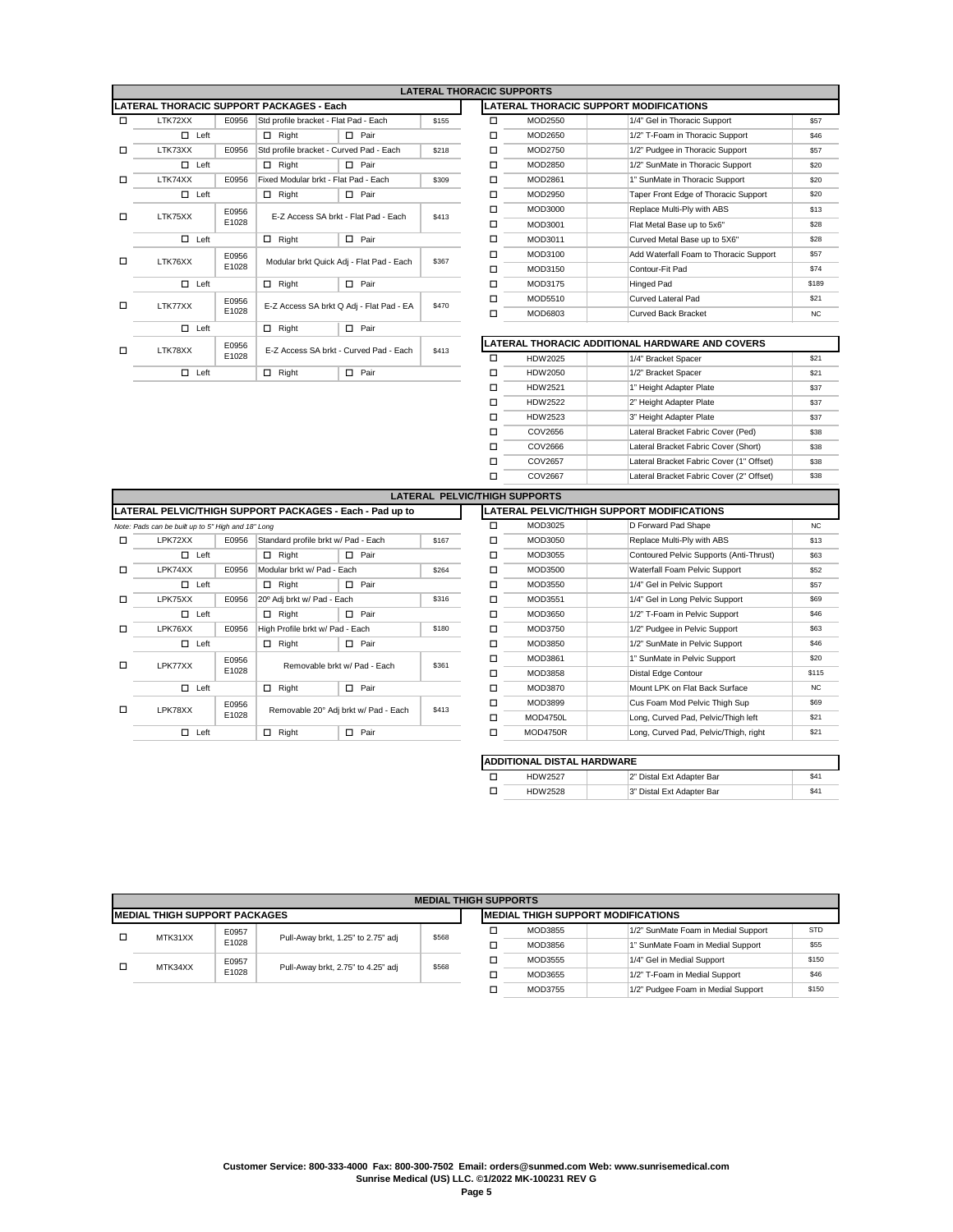|   |         |       |                                                  |       | <b>PELVIC POSITIONING BELTS</b> |         |       |                                                              |
|---|---------|-------|--------------------------------------------------|-------|---------------------------------|---------|-------|--------------------------------------------------------------|
|   |         |       | IANTERIOR PELVIC POSITIONING BELTS – SINGLE PULL |       |                                 |         |       | ANTERIOR PELVIC POSITIONING BELTS - DUAL PULL                |
| □ | APB6212 | E0978 | 1.5" Side Release buckle, 7.5" Pads              | \$64  | □                               | APB6222 | E0978 | 1.5" Side Release buckle, Small Pads                         |
| □ | APB6213 | E0978 | 1.5" Side Release buckle, 9.5" Pads              | \$64  | □                               | APB6223 | E0978 | 1.5" Side Release buckle, Med Pads                           |
| □ | APB6210 | E0978 | 1.5" Side Release buckle, Non-Padded             | \$41  | □                               | APB7221 | E0978 | 1.5" Push-Button buckle, 5.5" Pads                           |
| □ | APB7212 | E0978 | 1.5" Push-Button buckle, Small Pads              | \$99  | □                               | APB7222 | E0978 | 1.5" Push-Button buckle, 7.5" Pads                           |
| □ | APB7213 | E0978 | 1.5" Push-Button buckle, Med Pads                | \$99  | □                               | APB7223 | E0978 | 1.5" Push-Button buckle, 9.5" Pads                           |
| □ | APB7210 | E0978 | 1.5" Push-Button buckle, Non-Padded              | \$47  | □                               | APB5125 | E0978 | Li'l Kiddos 1" Push Button, 4,5" Pads                        |
| □ | APB5115 | E0978 | Li'l Kiddos 1" Push Button, 4.5" Pads            | \$115 | □                               | APB5126 | E0978 | Li'l Kiddos 1" Push Button, 5.5" Pads                        |
| □ | APB5116 | E0978 | Li'l Kiddos 1" Push Button, 5.5" Pads            | \$104 | □                               | APB5127 | E0978 | Li'l Kiddos 1" Push Button. 7.5" Pads                        |
| □ | APB5117 | E0978 | Li'l Kiddos 1" Push Button, 7.5" Pads            | \$104 | □                               | APB6121 | E0978 | Li'l Kiddos 1" Release buckle, 5.5" Pa                       |
| □ | APB5110 | E0978 | Li'l Kiddos 1" Push Button, No-Pad               | \$47  | □                               | APB6122 | E0978 | Li'l Kiddos 1" Release buckle, 7.5" Pa                       |
| □ | APB6111 | E0978 | Li'l Kiddos 1" Release buckle 5.5" Pads          | \$64  |                                 |         |       |                                                              |
| □ | APB6112 | E0978 | Li'l Kiddos 1" Release buckle 7.5" Pads          | \$64  |                                 |         |       | <b>ANTERIOR PELVIC POSITIONING BELTS - 4-POINT V-Contour</b> |
| □ | APB6110 | E0978 | Li'l Kiddos 1" Release buckle, No-Pad            | \$41  | □                               | APB3716 | E0978 | 1" Push-Button buckle                                        |

|         | <b>PELVIC POSITIONING BELTS</b> |                                          |              |   |                                                |       |                                          |       |  |  |  |  |  |  |
|---------|---------------------------------|------------------------------------------|--------------|---|------------------------------------------------|-------|------------------------------------------|-------|--|--|--|--|--|--|
|         |                                 | R PELVIC POSITIONING BELTS – SINGLE PULL |              |   | IANTERIOR PELVIC POSITIONING BELTS – DUAL PULL |       |                                          |       |  |  |  |  |  |  |
| APB6212 | E0978                           | 1.5" Side Release buckle, 7.5" Pads      | \$64         | □ | APB6222                                        | E0978 | 1.5" Side Release buckle, Small Pads     | \$64  |  |  |  |  |  |  |
| APB6213 | E0978                           | 1.5" Side Release buckle, 9.5" Pads      | \$64         | □ | APB6223                                        | E0978 | 1.5" Side Release buckle, Med Pads       | \$64  |  |  |  |  |  |  |
| APB6210 | E0978                           | 1.5" Side Release buckle, Non-Padded     | \$41         | □ | APB7221                                        | E0978 | 1.5" Push-Button buckle, 5.5" Pads       | \$99  |  |  |  |  |  |  |
| APB7212 | E0978                           | 1.5" Push-Button buckle, Small Pads      | \$99         | □ | APB7222                                        | E0978 | 1.5" Push-Button buckle, 7.5" Pads       | \$99  |  |  |  |  |  |  |
| APB7213 | E0978                           | 1.5" Push-Button buckle. Med Pads        | \$99         | □ | APB7223                                        | E0978 | 1.5" Push-Button buckle, 9.5" Pads       | \$99  |  |  |  |  |  |  |
| APB7210 | E0978                           | 1.5" Push-Button buckle, Non-Padded      | \$47         | □ | APB5125                                        | E0978 | Li'l Kiddos 1" Push Button, 4.5" Pads    | \$104 |  |  |  |  |  |  |
| APB5115 | E0978                           | Li'l Kiddos 1" Push Button, 4.5" Pads    | <b>\$115</b> | □ | APB5126                                        | E0978 | Li'l Kiddos 1" Push Button, 5.5" Pads    | \$104 |  |  |  |  |  |  |
| APB5116 | E0978                           | Li'l Kiddos 1" Push Button, 5.5" Pads    | \$104        | □ | APB5127                                        | E0978 | Li'l Kiddos 1" Push Button, 7.5" Pads    | \$104 |  |  |  |  |  |  |
| APB5117 | E0978                           | Li'l Kiddos 1" Push Button, 7.5" Pads    | \$104        | □ | APB6121                                        | E0978 | Li'l Kiddos 1" Release buckle, 5.5" Pads | \$64  |  |  |  |  |  |  |
| APB5110 | E0978                           | Li'l Kiddos 1" Push Button, No-Pad       | \$47         | □ | APB6122                                        | E0978 | Li'l Kiddos 1" Release buckle, 7.5" Pads | \$64  |  |  |  |  |  |  |
|         |                                 |                                          |              |   |                                                |       |                                          |       |  |  |  |  |  |  |

| \$64<br>APB6112<br>Li'l Kiddos 1" Release buckle 7.5" Pads<br>E0978 |       |                                             |              |         |       | <b>IANTERIOR PELVIC POSITIONING BELTS - 4-POINT V-Contour</b> |       |
|---------------------------------------------------------------------|-------|---------------------------------------------|--------------|---------|-------|---------------------------------------------------------------|-------|
| APB6110                                                             | E0978 | Li'l Kiddos 1" Release buckle. No-Pad       | \$41         | APB3716 | E0978 | 1" Push-Button buckle                                         | \$194 |
|                                                                     |       |                                             |              | APB3727 | E0978 | 1.5" Push-Button buckle                                       | \$194 |
|                                                                     |       | R PELVIC POSITIONING BELTS – MEDIAL 4-POINT |              | APB3616 | E0978 | 1" Release buckle                                             | \$194 |
| APB7242                                                             | E0978 | 1.5" Push-Button buckle, 4.5" Pads          | <b>\$127</b> | APB3627 | E0978 | 1.5" Release buckle                                           | \$194 |
|                                                                     |       |                                             |              |         |       |                                                               |       |

|                | IANTERIOR PELVIC POSITIONING BELTS – MEDIAL 4-POINT |       | □                                    | APB3616      | E0978 |         |       |  |  |
|----------------|-----------------------------------------------------|-------|--------------------------------------|--------------|-------|---------|-------|--|--|
| □              | APB7242                                             | E0978 | 1.5" Push-Button buckle, 4.5" Pads   | \$127        | п     | APB3627 | E0978 |  |  |
| п              | APB7243                                             | E0978 | 1.5" Push-Button buckle, 5.5" Pads   | <b>\$127</b> |       |         |       |  |  |
| п              | APB7244                                             | E0978 | 1.5" Push-Button buckle, 6.5" Pads   | <b>\$127</b> |       |         |       |  |  |
| п              | APB5145                                             | E0978 | Li'l Kiddos 1" Push-button 3.5" Pads | <b>\$127</b> |       |         |       |  |  |
|                | APB5146                                             | E0978 | \$127                                |              |       |         |       |  |  |
| $\blacksquare$ |                                                     |       |                                      |              |       |         |       |  |  |

|   | <b>ANTERIOR TRUNK SUPPORTS</b> |       |                                                 |              |   |                                                |       |                             |       |  |  |  |  |
|---|--------------------------------|-------|-------------------------------------------------|--------------|---|------------------------------------------------|-------|-----------------------------|-------|--|--|--|--|
|   |                                |       | <b>IANTERIOR TRUNK SUPPORTS – CLASSIC STYLE</b> |              |   | <b>ANTERIOR TRUNK SUPPORTS - CONTOUR STYLE</b> |       |                             |       |  |  |  |  |
| □ | ATS8100                        | E0960 | Dynamic, X-Small                                | <b>\$174</b> | ◻ | ATS9100                                        | E0960 | Dynamic, X-Small            | \$174 |  |  |  |  |
| □ | ATS8101                        | E0960 | Dynamic, Small                                  | <b>\$174</b> | □ | ATS9101                                        | E0960 | Dynamic, Small              | \$174 |  |  |  |  |
| □ | ATS8102                        | E0960 | Dynamic, Medium                                 | <b>\$174</b> | □ | ATS9102                                        | E0960 | Dynamic, Medium             | \$174 |  |  |  |  |
| □ | ATS8300                        | E0960 | Structured, X-Small                             | <b>\$174</b> | □ | ATS9107                                        | E0960 | Dynamic, Early Intervention | \$174 |  |  |  |  |
| □ | ATS8301                        | E0960 | Structured, Small                               | <b>\$174</b> | □ | ATS9300                                        | E0960 | Structured, X-Small         | \$174 |  |  |  |  |
|   | ATS8302                        | E0960 | Structured, Medium                              | <b>\$174</b> | о | ATS9301                                        | E0960 | Structured, Small           | \$174 |  |  |  |  |
|   |                                |       |                                                 |              | □ | ATS9302                                        | E0960 | Structured, Medium          | \$174 |  |  |  |  |
|   |                                |       |                                                 |              |   |                                                |       |                             |       |  |  |  |  |

|   |         |       | <b>ANTERIOR TRUNK SUPPORTS - CENTER OPENING STYLE</b> |              |   | <b>ANTERIOR TRUNK SUPPORTS - Y STYLE</b> |       |               |
|---|---------|-------|-------------------------------------------------------|--------------|---|------------------------------------------|-------|---------------|
| □ | ATS8807 | E0960 | Dynamic, Early Int - Side Rel Buckle                  | <b>\$174</b> | □ | ATS9167                                  | E0960 | Dynamic, Ea   |
| п | ATS8800 | E0960 | Dynamic, X-Small - Side Rel Buckle                    | <b>\$174</b> | □ | ATS9161                                  | E0960 | Dynamic, Sr   |
| □ | ATS8801 | E0960 | Dynamic, Small - Side Rel Buckle                      | <b>\$174</b> | □ | ATS9162                                  | E0960 | Dynamic, Me   |
| □ | ATS8802 | E0960 | Dynamic, Medium - Side Rel Buckle                     | <b>\$174</b> | □ | ATS9169                                  | E0960 | Dynamic, Ma   |
| □ | ATS8809 | E0960 | Dynamic, Made To Order - Side Rel Buckle              | \$293        | □ | ATS9367                                  | E0960 | Structured, E |
| □ | ATS9407 | E0960 | Structured, Early Int - Side Rel Buckle               | <b>\$174</b> | □ | ATS9361                                  | E0960 | Structured, S |
| п | ATS9400 | E0960 | Structured, X-Small - Side Rel Buckle                 | <b>\$174</b> | □ | ATS9362                                  | E0960 | Structured, M |
| □ | ATS9401 | E0960 | Structured, Small - Side Rel Buckle                   | <b>\$174</b> | ◻ | ATS9369                                  | E0960 | Structured. N |
| □ | ATS9402 | E0960 | Structured, Medium - Side Rel Buckle                  | <b>\$174</b> |   |                                          |       |               |
| □ | ATS9409 | E0960 | Structured, Made To Order - Side Rel Buckle           | \$293        |   | <b>ANTERIOR TRUNK SUPPORTS - BACK P/</b> |       |               |
| п | ATS8701 | E0960 | Dynamic, Small - Zipper                               | <b>\$174</b> | □ | ATS9601                                  | E0960 | Dynamic, 12   |
| □ | ATS8702 | E0960 | Dynamic, Medium - Zipper                              | <b>\$174</b> | □ | ATS9603                                  | E0960 | Dynamic, 18   |
| □ | ATS8709 | E0960 | Dynamic, Made To Order - Zipper                       | \$293        | □ | ATS9609                                  | E0960 | Dynamic, Ma   |

|         |       | IANTERIOR TRUNK SUPPORTS – TRUNK STRAP |              | ATS9703                                        | E0960 | Structured, 18"                | \$156 |
|---------|-------|----------------------------------------|--------------|------------------------------------------------|-------|--------------------------------|-------|
| ATS4050 | E0960 | $X-Small$                              | <b>\$162</b> | ATS9709                                        | E0960 | Structured, Made To Order      | \$293 |
| ATS4000 | E0960 | Small                                  | <b>\$162</b> |                                                |       |                                |       |
| ATS4100 | E0960 | Medium                                 | <b>\$162</b> | <b>IANTERIOR TRUNK SUPPORTS - STRAP GUIDES</b> |       |                                |       |
| ATS4900 | E0960 | Made To Order                          | <b>\$293</b> | HDW6900                                        |       | <b>STRAP POSITIONER - EACH</b> | \$41  |
|         |       |                                        |              |                                                |       |                                |       |

| ATS8100 | E0960 | Dynamic, X-Small                         | <b>\$174</b> | □ | ATS9100                                  | E0960 | Dynamic, X-Small               | \$174 |
|---------|-------|------------------------------------------|--------------|---|------------------------------------------|-------|--------------------------------|-------|
| ATS8101 | E0960 | Dynamic, Small                           | \$174        | □ | ATS9101                                  | E0960 | Dynamic, Small                 | \$174 |
| ATS8102 | E0960 | Dynamic, Medium                          | <b>\$174</b> | □ | ATS9102                                  | E0960 | Dynamic, Medium                | \$174 |
| ATS8300 | E0960 | Structured, X-Small                      | <b>\$174</b> | □ | ATS9107                                  | E0960 | Dynamic, Early Intervention    | \$174 |
| ATS8301 | E0960 | Structured, Small                        | <b>\$174</b> | □ | ATS9300                                  | E0960 | Structured, X-Small            | \$174 |
| ATS8302 | E0960 | Structured, Medium                       | \$174        | □ | ATS9301                                  | E0960 | Structured, Small              | \$174 |
|         |       |                                          |              | □ | ATS9302                                  | E0960 | Structured, Medium             | \$174 |
|         |       | R TRUNK SUPPORTS – CENTER OPENING STYLE  |              |   | <b>ANTERIOR TRUNK SUPPORTS - Y STYLE</b> |       |                                |       |
| ATS8807 | E0960 | Dynamic, Early Int - Side Rel Buckle     | \$174        | □ | ATS9167                                  | E0960 | Dynamic, Early Intervention    | \$156 |
| ATS8800 | E0960 | Dynamic, X-Small - Side Rel Buckle       | \$174        | □ | ATS9161                                  | E0960 | Dynamic, Small                 | \$156 |
| ATS8801 | E0960 | Dynamic, Small - Side Rel Buckle         | <b>\$174</b> | □ | ATS9162                                  | E0960 | Dynamic, Medium                | \$156 |
| ATS8802 | E0960 | Dynamic, Medium - Side Rel Buckle        | \$174        | □ | ATS9169                                  | E0960 | Dynamic, Made To Order         | \$293 |
| ATS8809 | E0960 | Dynamic, Made To Order - Side Rel Buckle | \$293        | □ | ATS9367                                  | E0960 | Structured, Early Intervention | \$156 |
| ATS9407 | E0960 | Structured, Early Int - Side Rel Buckle  | \$174        | □ | ATS9361                                  | E0960 | Structured, Small              | \$156 |
| ATS9400 | E0960 | Structured, X-Small - Side Rel Buckle    | \$174        | □ | ATS9362                                  | E0960 | Structured, Medium             | \$156 |
| ATS9401 |       |                                          |              |   |                                          |       |                                |       |
|         | E0960 | Structured, Small - Side Rel Buckle      | <b>\$174</b> | □ | ATS9369                                  | E0960 | Structured, Made To Order      | \$293 |

| \$293<br>ATS9409<br>Structured, Made To Order - Side Rel Buckle<br>E0960 |       |                                 |              |   |         |       | IANTERIOR TRUNK SUPPORTS – BACK PACK STYLE |       |
|--------------------------------------------------------------------------|-------|---------------------------------|--------------|---|---------|-------|--------------------------------------------|-------|
| ATS8701                                                                  | E0960 | Dynamic, Small - Zipper         | <b>\$174</b> | Г | ATS9601 | E0960 | Dynamic, 12"                               | \$156 |
| ATS8702                                                                  | E0960 | Dynamic, Medium - Zipper        | <b>\$174</b> | □ | ATS9603 | E0960 | Dynamic, 18"                               | \$156 |
| ATS8709                                                                  | E0960 | Dynamic, Made To Order - Zipper | \$293        | □ | ATS9609 | E0960 | Dynamic, Made To Order                     | \$293 |
|                                                                          |       |                                 |              | □ | ATS9701 | E0960 | Structured, 12"                            | \$156 |
|                                                                          |       | R TRUNK SUPPORTS – TRUNK STRAP  |              | с | ATS9703 | E0960 | Structured, 18"                            | \$156 |
| ATS4050                                                                  | E0960 | X-Small                         | \$162        | с | ATS9709 | E0960 | Structured, Made To Order                  | \$293 |
| ATS4000                                                                  | E0960 | Small                           | \$162        |   |         |       |                                            |       |
| ATS4100<br>\$162<br>E0960<br>Medium                                      |       |                                 |              |   |         |       | ANTERIOR TRUNK SUPPORTS – STRAP GUIDES     |       |

| ┙      | ATS4100        | E0960<br>. | Medium<br>.      | \$162 | I ANT' | ERIOR TRUNK SUPPORTS | <b>STRAP GUIDES</b> |      |
|--------|----------------|------------|------------------|-------|--------|----------------------|---------------------|------|
| -<br>− | <b>ATS4900</b> | $-0960$    | To Order<br>Aade | \$293 |        | HD'                  | 2001<br>.<br>- A U  | - 34 |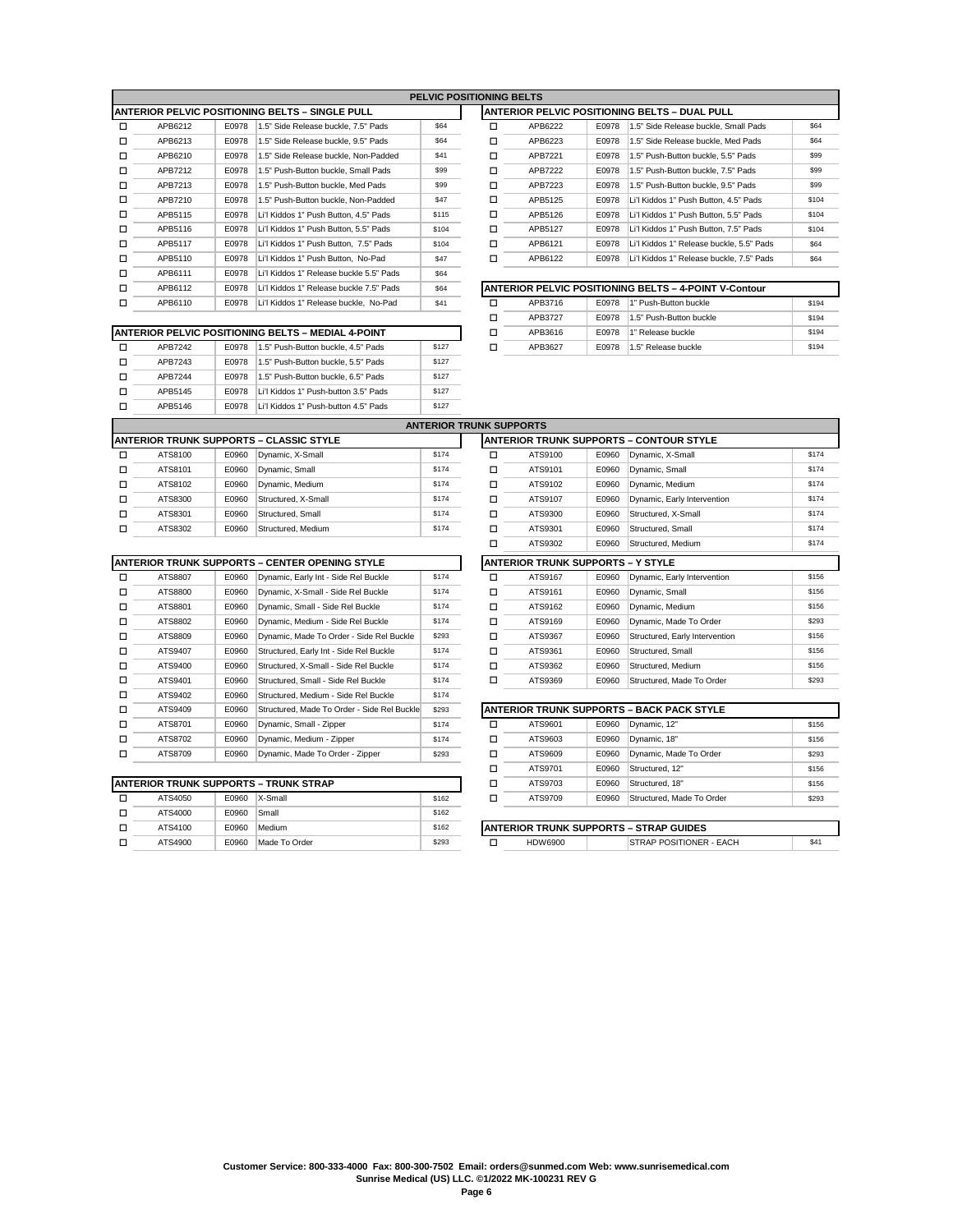|                                                                                                              |                         |       |                                                 |              | <b>LOWER BODY POSITIONING</b> |                                        |       |                                                  |       |
|--------------------------------------------------------------------------------------------------------------|-------------------------|-------|-------------------------------------------------|--------------|-------------------------------|----------------------------------------|-------|--------------------------------------------------|-------|
|                                                                                                              | <b>KNEE POSITIONING</b> |       |                                                 |              |                               | <b>SHOE HOLDERS</b>                    |       |                                                  |       |
| □                                                                                                            | KPG10XX                 | E0953 | Knee Pos Blocks, + Pullaway Hardware            | <b>\$568</b> | □                             | <b>TST6001</b>                         |       | E0951/E0952 Shoe Holder padded buckles Small     | \$81  |
| □                                                                                                            | KPG19XX                 | E0953 | Knee Pos Blocks, Made To Order + Hardwar        | \$560        | □                             | <b>TST6101</b>                         |       | E0951/E0952 Shoe Holder padded buckles Medium    | \$81  |
| □                                                                                                            | KAK31XXL                |       | E0953/E1028 Knee Add PKG Swing Away Long L      | \$407        | □                             | <b>TST6201</b>                         |       | E0951/E0952 Shoe Holder padded buckles Large     | \$81  |
| □                                                                                                            | KAK31XXR                |       | E0953/E1028 Knee Add PKG Swing Away Long R      | \$407        | □                             | <b>TST6000</b>                         |       | E0951/E0952 Shoe Holder non-padded buckles Small | \$73  |
| □                                                                                                            | KAK21XXL                |       | E0953/E1028 Knee Add PKG Swing Away Short L     | \$407        | □                             | <b>TST6100</b>                         |       | E0951/E0952 Shoe Holder non-padded buckles Med   | \$73  |
| □                                                                                                            | KAK21XXR                |       | E0953/E1028 Knee Add PKG Swing Away Short R     | \$407        | П                             | <b>TST6200</b>                         |       | E0951/E0952 Shoe Holder non-padded buckles Large | \$73  |
| □                                                                                                            | KAD10XX                 | E0953 | Knee Adductor Pad 3" Round                      | \$63         |                               | <b>SHOE HOLDERS with TENDON RELIEF</b> |       |                                                  |       |
| □                                                                                                            | KAD11XX                 | E0953 | Knee Adductor Pad 4" Round                      | \$63         | □                             | <b>TST6061</b>                         |       | E0951/E0952 Shoe Holder padded buckles Small     | \$82  |
| □                                                                                                            | KAD19XX                 | E0953 | Knee Adductor Pad Made To Order                 | \$135        | □                             | <b>TST6161</b>                         |       | E0951/E0952 Shoe Holder padded buckles Medium    | \$82  |
| □                                                                                                            | HDW4851                 | E1028 | Knee Add brkt Swing Away Long L                 | \$442        | □                             | <b>TST6261</b>                         |       | E0951/E0952 Shoe Holder padded buckles Large     | \$82  |
| <b>FOOT and ANKLE POSTIONING</b><br>E1028<br>\$442<br><b>HDW4852</b><br>Knee Add brkt Swing Away Long R<br>□ |                         |       |                                                 |              |                               |                                        |       |                                                  |       |
| □                                                                                                            | HDW4853                 | E1028 | Knee Add brkt Swing Away Short L                | \$442        | □                             | <b>TST6510L</b>                        |       | E0951/E0952 Foot & Ankle Positioner Small Left   | \$105 |
| □                                                                                                            | <b>HDW4854</b>          | E1028 | Knee Add brkt Swing Away Short R                | \$442        | □                             | <b>TST6510R</b>                        |       | E0951/E0952 Foot & Ankle Positioner Small Right  | \$105 |
|                                                                                                              | <b>FOOT BOXES</b>       |       |                                                 |              | □                             | <b>TST6520L</b>                        |       | E0951/E0952 Foot & Ankle Positioner Medium Left  | \$105 |
| □                                                                                                            | <b>TST7014L</b>         | E0954 | Single Foot Box, Std, 14" W/C (left leg)        | \$367        | □                             | <b>TST6520R</b>                        |       | E0951/E0952 Foot & Ankle Positioner Medium Right | \$105 |
| □                                                                                                            | <b>TST7014R</b>         | E0954 | Single Foot Box, Std, 14" W/C (right leg)       | \$367        | □                             | <b>TST6540L</b>                        |       | E0951/E0952 Foot & Ankle Positioner Large Left   | \$105 |
| □                                                                                                            | <b>TST7016L</b>         | E0954 | Single Foot Box, Std, 16" W/C (left leg)        | <b>\$367</b> | □                             | <b>TST6540R</b>                        |       | E0951/E0952 Foot & Ankle Positioner Large Right  | \$105 |
| □                                                                                                            | <b>TST7016R</b>         | E0954 | Single Foot Box, Std, 16" W/C (right leg)       | \$367        |                               | <b>ANKLE POSTIONING</b>                |       |                                                  |       |
| □                                                                                                            | <b>TST7018L</b>         | E0954 | Single Foot Box, Std, 18" W/C (left leg)        | \$367        | о                             | <b>TST6501L</b>                        | E0951 | Ankle Positioner Xtra Small Left                 | \$81  |
| □                                                                                                            | <b>TST7018R</b>         | E0954 | Single Foot Box, Std, 18" W/C (right leg)       | \$367        | □                             | <b>TST6501R</b>                        | E0951 | Ankle Positioner Xtra Small Right                | \$81  |
| □                                                                                                            | <b>TST7114</b>          | E0954 | Full Width Ft Box, Std, 14" W/C (1 pc)          | \$596        | □                             | <b>TST6511L</b>                        | E0951 | Ankle Positioner Small Left                      | \$81  |
| $\Box$                                                                                                       | <b>TST7116</b>          | E0954 | Full Width Ft Box, Std, 16" W/C (1 pc)          | \$596        | □                             | <b>TST6511R</b>                        | E0951 | Ankle Positioner Small Right                     | \$81  |
| □                                                                                                            | <b>TST7118</b>          | E0954 | Full Width Ft Box, Std, 18" W/C (1 pc)          | \$596        | □                             | <b>TST6521L</b>                        | E0951 | Ankle Positioner Medium Left                     | \$81  |
|                                                                                                              | <b>FLEXI FEET</b>       |       |                                                 |              | □                             | <b>TST6521R</b>                        | E0951 | Ankle Positioner Medium Right                    | \$81  |
| □                                                                                                            | 32600XS-RT              |       | E0951/E0952 Flexi-Feet System Xtra Small - Pair | \$248        | □                             | <b>TST6541L</b>                        | E0951 | Ankle Positioner Large Left                      | \$81  |
| □                                                                                                            | 32600S-RT               |       | E0951/E0952 Flexi-Feet System Small - Pair      | <b>\$248</b> | □                             | <b>TST6541R</b>                        | E0951 | Ankle Positioner Large Right                     | \$81  |
| □                                                                                                            | 32600M-RT               |       | E0951/E0952 Flexi-Feet System Medium - Pair     | \$248        |                               |                                        |       |                                                  |       |
| □                                                                                                            | 32600L-RT               |       | E0951/E0952 Flexi-Feet System Large - Pair      | \$248        |                               |                                        |       |                                                  |       |

|                   | <b>LOWER BODY POSITIONING</b> |                                                 |              |    |                                  |       |                                                  |       |  |  |
|-------------------|-------------------------------|-------------------------------------------------|--------------|----|----------------------------------|-------|--------------------------------------------------|-------|--|--|
| <b>DSITIONING</b> |                               |                                                 |              |    | <b>ISHOE HOLDERS</b>             |       |                                                  |       |  |  |
| KPG10XX           | E0953                         | Knee Pos Blocks, + Pullaway Hardware            | \$568        | □  | <b>TST6001</b>                   |       | E0951/E0952 Shoe Holder padded buckles Small     | \$81  |  |  |
| KPG19XX           | E0953                         | Knee Pos Blocks, Made To Order + Hardwar        | \$560        | □  | TST6101                          |       | E0951/E0952 Shoe Holder padded buckles Medium    | \$81  |  |  |
| KAK31XXL          |                               | E0953/E1028 Knee Add PKG Swing Away Long L      | \$407        | □  | <b>TST6201</b>                   |       | E0951/E0952 Shoe Holder padded buckles Large     | \$81  |  |  |
| KAK31XXR          |                               | E0953/E1028 Knee Add PKG Swing Away Long R      | \$407        | □  | <b>TST6000</b>                   |       | E0951/E0952 Shoe Holder non-padded buckles Small | \$73  |  |  |
| KAK21XXL          |                               | E0953/E1028 Knee Add PKG Swing Away Short L     | \$407        | □  | TST6100                          |       | E0951/E0952 Shoe Holder non-padded buckles Med   | \$73  |  |  |
| KAK21XXR          |                               | E0953/E1028 Knee Add PKG Swing Away Short R     | \$407        | □  | <b>TST6200</b>                   |       | E0951/E0952 Shoe Holder non-padded buckles Large | \$73  |  |  |
| KAD10XX           | E0953                         | Knee Adductor Pad 3" Round                      | \$63         |    | SHOE HOLDERS with TENDON RELIEF  |       |                                                  |       |  |  |
| KAD11XX           | E0953                         | Knee Adductor Pad 4" Round                      | \$63         | Ω. | TST6061                          |       | E0951/E0952 Shoe Holder padded buckles Small     | \$82  |  |  |
| KAD19XX           | E0953                         | Knee Adductor Pad Made To Order                 | \$135        | □  | TST6161                          |       | E0951/E0952 Shoe Holder padded buckles Medium    | \$82  |  |  |
| HDW4851           | E1028                         | Knee Add brkt Swing Away Long L                 | \$442        | □  | <b>TST6261</b>                   |       | E0951/E0952 Shoe Holder padded buckles Large     | \$82  |  |  |
| <b>HDW4852</b>    | E1028                         | Knee Add brkt Swing Away Long R                 | <b>\$442</b> |    | <b>FOOT and ANKLE POSTIONING</b> |       |                                                  |       |  |  |
| HDW4853           | E1028                         | Knee Add brkt Swing Away Short L                | <b>\$442</b> | Ω. | <b>TST6510L</b>                  |       | E0951/E0952 Foot & Ankle Positioner Small Left   | \$105 |  |  |
| <b>HDW4854</b>    | E1028                         | Knee Add brkt Swing Away Short R                | <b>\$442</b> | □  | <b>TST6510R</b>                  |       | E0951/E0952 Foot & Ankle Positioner Small Right  | \$105 |  |  |
| <b>DXES</b>       |                               |                                                 |              | □  | <b>TST6520L</b>                  |       | E0951/E0952 Foot & Ankle Positioner Medium Left  | \$105 |  |  |
| <b>TST7014L</b>   | E0954                         | Single Foot Box, Std, 14" W/C (left leg)        | \$367        | □  | <b>TST6520R</b>                  |       | E0951/E0952 Foot & Ankle Positioner Medium Right | \$105 |  |  |
| <b>TST7014R</b>   | E0954                         | Single Foot Box, Std, 14" W/C (right leg)       | \$367        | □  | <b>TST6540L</b>                  |       | E0951/E0952 Foot & Ankle Positioner Large Left   | \$105 |  |  |
| <b>TST7016L</b>   | E0954                         | Single Foot Box, Std, 16" W/C (left leg)        | \$367        | □  | <b>TST6540R</b>                  |       | E0951/E0952 Foot & Ankle Positioner Large Right  | \$105 |  |  |
| <b>TST7016R</b>   | E0954                         | Single Foot Box, Std, 16" W/C (right leg)       | \$367        |    | <b>ANKLE POSTIONING</b>          |       |                                                  |       |  |  |
| <b>TST7018L</b>   | E0954                         | Single Foot Box, Std, 18" W/C (left leg)        | <b>\$367</b> | □  | <b>TST6501L</b>                  | E0951 | Ankle Positioner Xtra Small Left                 | \$81  |  |  |
| <b>TST7018R</b>   | E0954                         | Single Foot Box, Std, 18" W/C (right leg)       | \$367        | □  | <b>TST6501R</b>                  | E0951 | Ankle Positioner Xtra Small Right                | \$81  |  |  |
| <b>TST7114</b>    | E0954                         | Full Width Ft Box, Std, 14" W/C (1 pc)          | \$596        | □  | <b>TST6511L</b>                  | E0951 | Ankle Positioner Small Left                      | \$81  |  |  |
| <b>TST7116</b>    | E0954                         | Full Width Ft Box, Std, 16" W/C (1 pc)          | \$596        | □  | <b>TST6511R</b>                  | E0951 | Ankle Positioner Small Right                     | \$81  |  |  |
| <b>TST7118</b>    | E0954                         | Full Width Ft Box, Std, 18" W/C (1 pc)          | \$596        | □  | <b>TST6521L</b>                  | E0951 | Ankle Positioner Medium Left                     | \$81  |  |  |
| ET.               |                               |                                                 |              | □  | <b>TST6521R</b>                  | E0951 | Ankle Positioner Medium Right                    | \$81  |  |  |
| 32600XS-RT        |                               | E0951/E0952 Flexi-Feet System Xtra Small - Pair | \$248        | □  | <b>TST6541L</b>                  | E0951 | Ankle Positioner Large Left                      | \$81  |  |  |
| 32600S-RT         |                               | E0951/E0952 Flexi-Feet System Small - Pair      | <b>\$248</b> | □  | <b>TST6541R</b>                  | E0951 | Ankle Positioner Large Right                     | \$81  |  |  |
|                   |                               |                                                 |              |    |                                  |       |                                                  |       |  |  |

|                | <b>UPPER BODY POSITIONING</b> |                                  |              |                               |         |                          |  |  |  |  |
|----------------|-------------------------------|----------------------------------|--------------|-------------------------------|---------|--------------------------|--|--|--|--|
|                |                               |                                  |              | <b>TRAY MOUNTING HARDWARE</b> |         |                          |  |  |  |  |
| WCT1005        | E0950                         | Wooden Support Platform, X-Small | \$315        | ◻                             | THW1000 | <b>Toggle Hardware</b>   |  |  |  |  |
| WCT1000        | E0950                         | Wooden Support Platform, Small   | <b>\$315</b> | □                             | THW2000 | Slide Tube Hardw         |  |  |  |  |
| <b>WCT2000</b> | E0950                         | Wooden Support Platform, Medium  | <b>\$315</b> | □                             | THW3000 | <b>Birch Runners</b>     |  |  |  |  |
| <b>WCT3000</b> | E0950                         | Wooden Support Platform, Large   | \$315        | □                             | THW3100 | S-Style Runners,         |  |  |  |  |
| <b>WCT4000</b> | E0950                         | Wooden Support Platform, X-Large | <b>\$315</b> | □                             | THW3210 | Slotted Channel F        |  |  |  |  |
| <b>WCT5005</b> | E0950                         | Lexan Support Platform, X-Small  | \$326        | □                             | THW3700 | <b>Top Drop Platforr</b> |  |  |  |  |
| <b>WCT5000</b> | E0950                         | Lexan Support Platform, Small    | \$326        | □                             | THW4500 | Angle-Cam Hard           |  |  |  |  |
| <b>WCT6000</b> | E0950                         | Lexan Support Platform, Medium   | \$326        |                               |         |                          |  |  |  |  |
| <b>WCT7000</b> | E0950                         | Lexan Support Platform, Large    | \$326        |                               |         |                          |  |  |  |  |
| <b>WCT8000</b> | E0950                         | Lexan Support Platform, X-Large  | \$326        |                               |         |                          |  |  |  |  |
| <b>WCT9000</b> | E0950                         | Made To Order Support Platform   | <b>\$596</b> |                               |         |                          |  |  |  |  |
|                | <b>TRAYS</b>                  |                                  |              |                               |         | <b>NOTES</b>             |  |  |  |  |

|         | <b>UPPER BODY POSITIONING</b> |                                  |              |   |                               |                              |       |  |  |  |
|---------|-------------------------------|----------------------------------|--------------|---|-------------------------------|------------------------------|-------|--|--|--|
|         |                               |                                  |              |   | <b>TRAY MOUNTING HARDWARE</b> |                              |       |  |  |  |
| WCT1005 | E0950                         | Wooden Support Platform, X-Small | <b>\$315</b> |   | THW1000                       | Toggle Hardware              | \$70  |  |  |  |
| WCT1000 | E0950                         | Wooden Support Platform, Small   | <b>\$315</b> | □ | THW2000                       | Slide Tube Hardware          | \$207 |  |  |  |
| WCT2000 | E0950                         | Wooden Support Platform, Medium  | <b>\$315</b> | □ | THW3000                       | <b>Birch Runners</b>         | \$47  |  |  |  |
| WCT3000 | E0950                         | Wooden Support Platform, Large   | <b>\$315</b> | □ | THW3100                       | S-Style Runners, ABS         | \$47  |  |  |  |
| WCT4000 | E0950                         | Wooden Support Platform, X-Large | <b>\$315</b> | □ | THW3210                       | Slotted Channel Runners, ABS | \$52  |  |  |  |
| WCT5005 | E0950                         | Lexan Support Platform, X-Small  | <b>\$326</b> | □ | THW3700                       | Top Drop Platform            | \$137 |  |  |  |
| WCT5000 | E0950                         | Lexan Support Platform, Small    | <b>\$326</b> | п | THW4500                       | Angle-Cam Hardware           | \$70  |  |  |  |
|         |                               |                                  |              |   |                               |                              |       |  |  |  |

### o o o o THW6000 Strap with Release Buckle \$59 TAC4100R Joystick Cutout, Right \$74 TAC4175 Platform Cutout, Made To Order \$96 TAC11XX Platform Padding, Removable Cover \$367 TAC4100L Joystick Cutout, Left \$74 **PLATFORM ACCESSORIES**

### **Customer Service: 800-333-4000 Fax: 800-300-7502 Email: orders@sunmed.com Web: www.sunrisemedical.com Sunrise Medical (US) LLC. ©1/2022 MK-100231 REV G Page 7**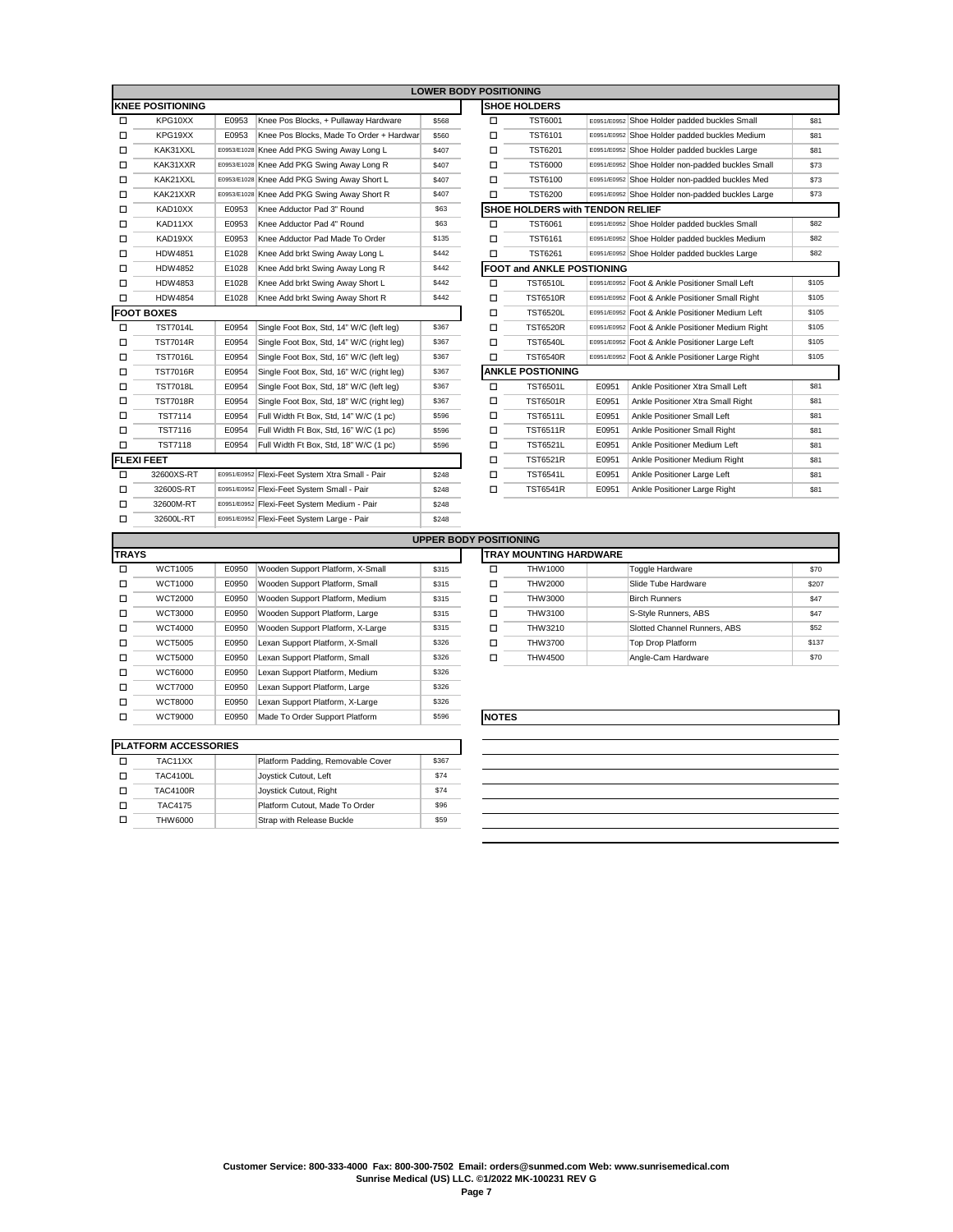

















Long Left Side